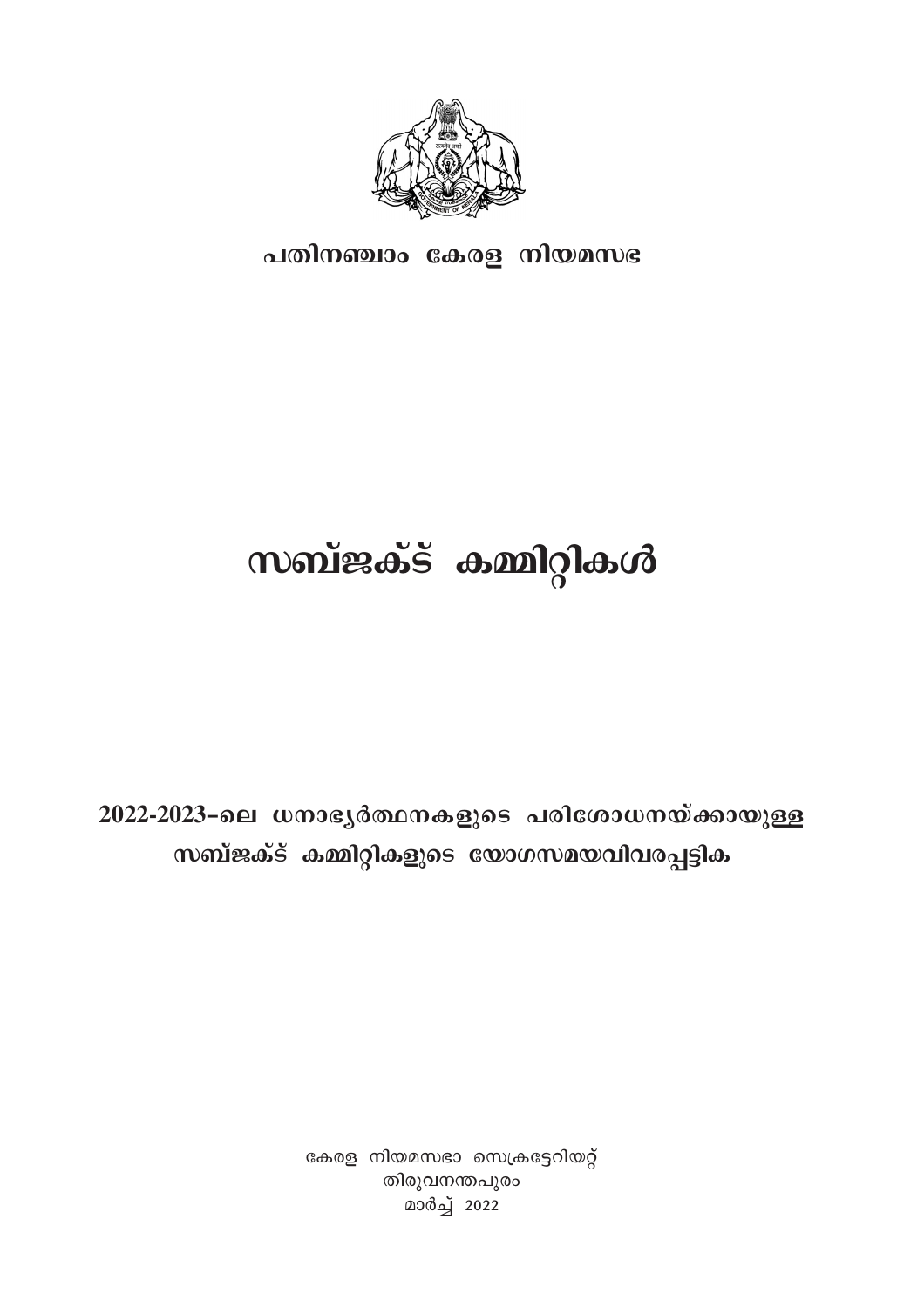$\odot$ കേരള നിയമസഭാ സെക്രട്ടേറിയറ്റ് 2022

കേരള നിയമസഭാ പ്രിന്റിംഗ് പ്രസ്സ്.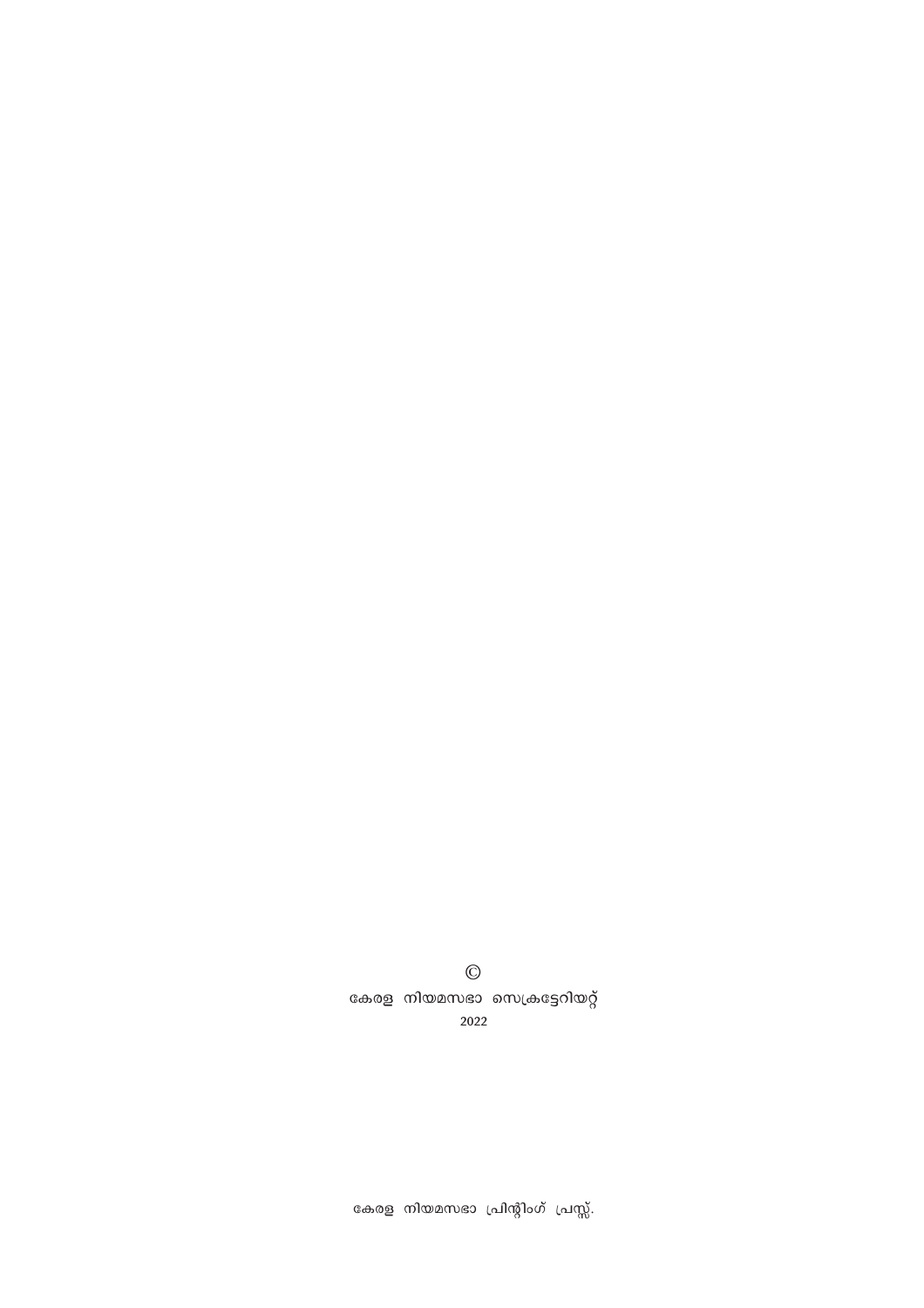### പതിനഞ്ചാം കേരള നിയമസഭ

### സബ്ജക്ട് കമ്മിറ്റികൾ

2022-2023-ലെ ധനാഭൃർത്ഥനകളുടെ പരിശോധനയ്ക്കായുള്ള സബ്ജക്ട് കമ്മിറ്റികളുടെ യോഗസമയവിവരപ്പട്ടിക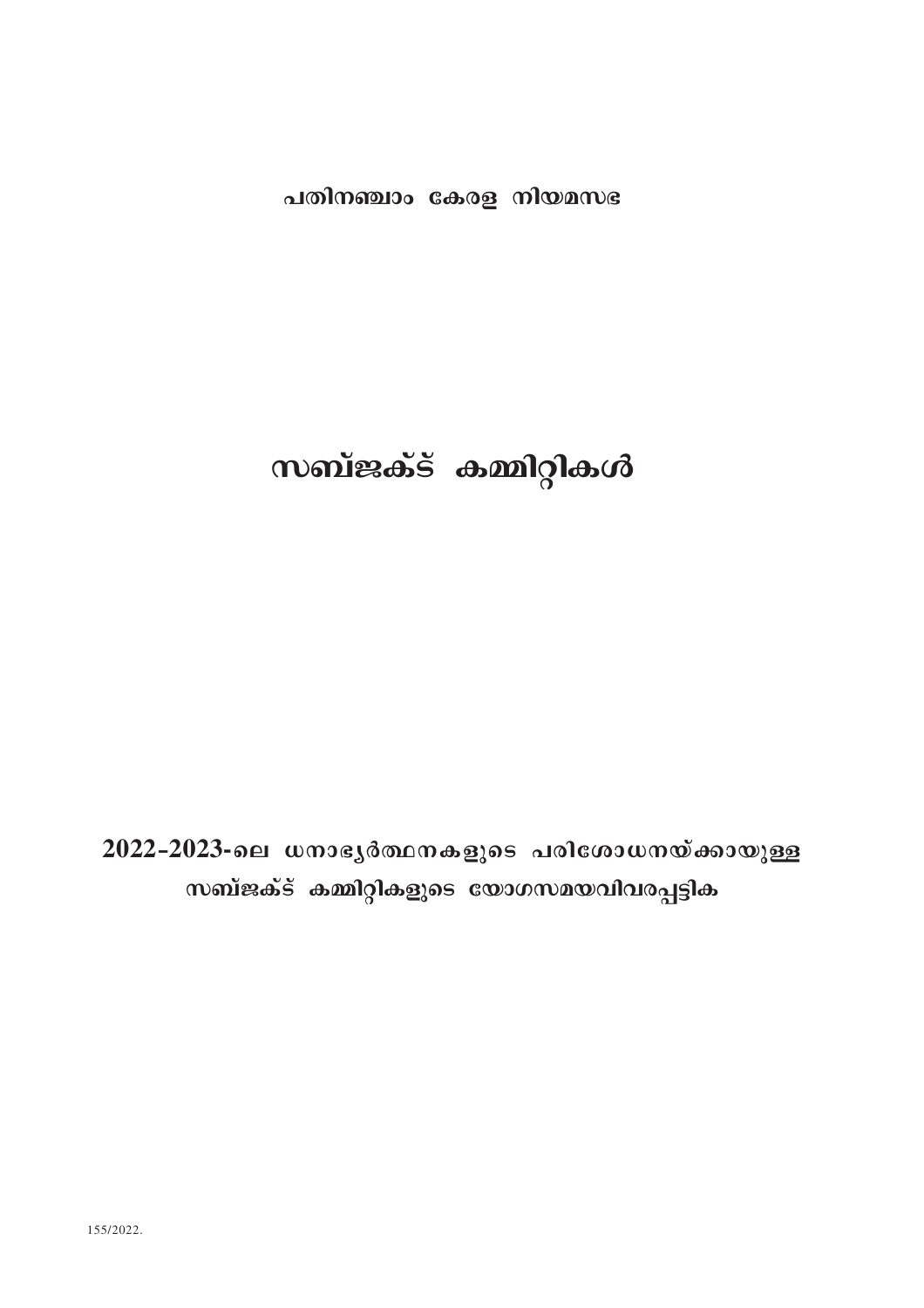# 2022-23-ലെ ധനാഭൃർത്ഥനകളുടെ പരിശോധനയ്ക്കായുള്ള<br>സബ്ജക്ട് കമ്മിറ്റികളുടെ യോഗസമയവിവരപ്പട്ടിക

### സബ്ജക്ട് കമ്മിറ്റി $I$

| കൃഷിയും മൃഗസംരക്ഷണവും മത്സ്യബന്ധനവും |  |
|--------------------------------------|--|
|                                      |  |

| തീയതിയും<br>സമയവും | യോഗസ്ഥലം | ബന്ധപ്പെട്ട<br>വകുപ്പുമന്ത്രി | ധനാഭൃർത്ഥന<br>നമ്പർ | ധനാഭ്യർത്ഥന<br>യുമായി<br>ബന്ധപ്പെട്ട<br>സർവ്വീസ്/<br>വകുപ്പ് | കണക്കിനം                                                            |
|--------------------|----------|-------------------------------|---------------------|--------------------------------------------------------------|---------------------------------------------------------------------|
| (1)                | (2)      | (3)                           | (4)                 | (5)                                                          | (6)                                                                 |
| 4-4-2022,          | സമ്മേളന  | കൃഷി                          | <b>XXIX</b>         | കൃഷി                                                         | 2401—ധാന്യവിളകൾ                                                     |
| തിങ്കൾ,            | ഹാൾ 5 എ, | വകുപ്പുമന്ത്രി                |                     |                                                              | $2402$ —മണ്ണ്, ജലസംരക്ഷണം                                           |
| ഉച്ചയ്ക്കുശേഷം     | നിയമസഭാ  |                               |                     |                                                              | $2415$ —കാർഷിക ഗവേഷണവും                                             |
| $2.30$ മണി         | സമുച്ചയം |                               |                     |                                                              | വിദ്യാഭ്യാസവും                                                      |
|                    |          |                               |                     |                                                              | 2435—മറ്റു കാർഷിക പരിപാടികൾ                                         |
|                    |          |                               |                     |                                                              | $2551$ —മലമ്പ്രദേശങ്ങൾ                                              |
|                    |          |                               |                     |                                                              | 2575—മറ്റു പ്രത്യേക പ്രദേശ പരിപാടികൾ                                |
|                    |          |                               |                     |                                                              | 4401— ധാനൃവിളകൾ സംബന്ധിച്ച<br>മൂലധന ചെലവ്                           |
|                    |          |                               |                     |                                                              | 4402—മണ്ണ്, ജലസംരക്ഷണം സംബന്ധിച്ച<br>മൂലധന ചെലവ്                    |
|                    |          |                               |                     |                                                              | 4415—കാർഷിക ഗവേഷണവും വിദ്യാഭ്യാ<br>സവും സംബന്ധിച്ച മൂലധന<br>ചെലവ്   |
|                    |          |                               |                     |                                                              | 4435— മറ്റു കാർഷിക പരിപാടികൾ<br>സംബന്ധിച്ച മൂലധന ചെലവ്              |
|                    |          |                               |                     |                                                              | $4551$ —മലമ്പ്രദേശങ്ങൾ                                              |
|                    |          |                               |                     |                                                              | 4575—മറ്റു പ്രത്യേക പ്രദേശ പരിപാടി<br>കളെ സംബന്ധിച്ച മൂലധന<br>ചെലവ് |
|                    |          |                               |                     |                                                              | 6401—ധാന്യവിളകൾക്കുള്ള വായ്പകൾ                                      |
|                    |          |                               |                     |                                                              | 6402—മണ്ണ്, ജലസംരക്ഷണത്തിനുള്ള<br>വായ്പകൾ                           |
|                    |          |                               |                     |                                                              | 6575—മറ്റു പ്രത്യേക പ്രദേശ പരിപാടി<br>കൾക്കുള്ള വായ്പകൾ             |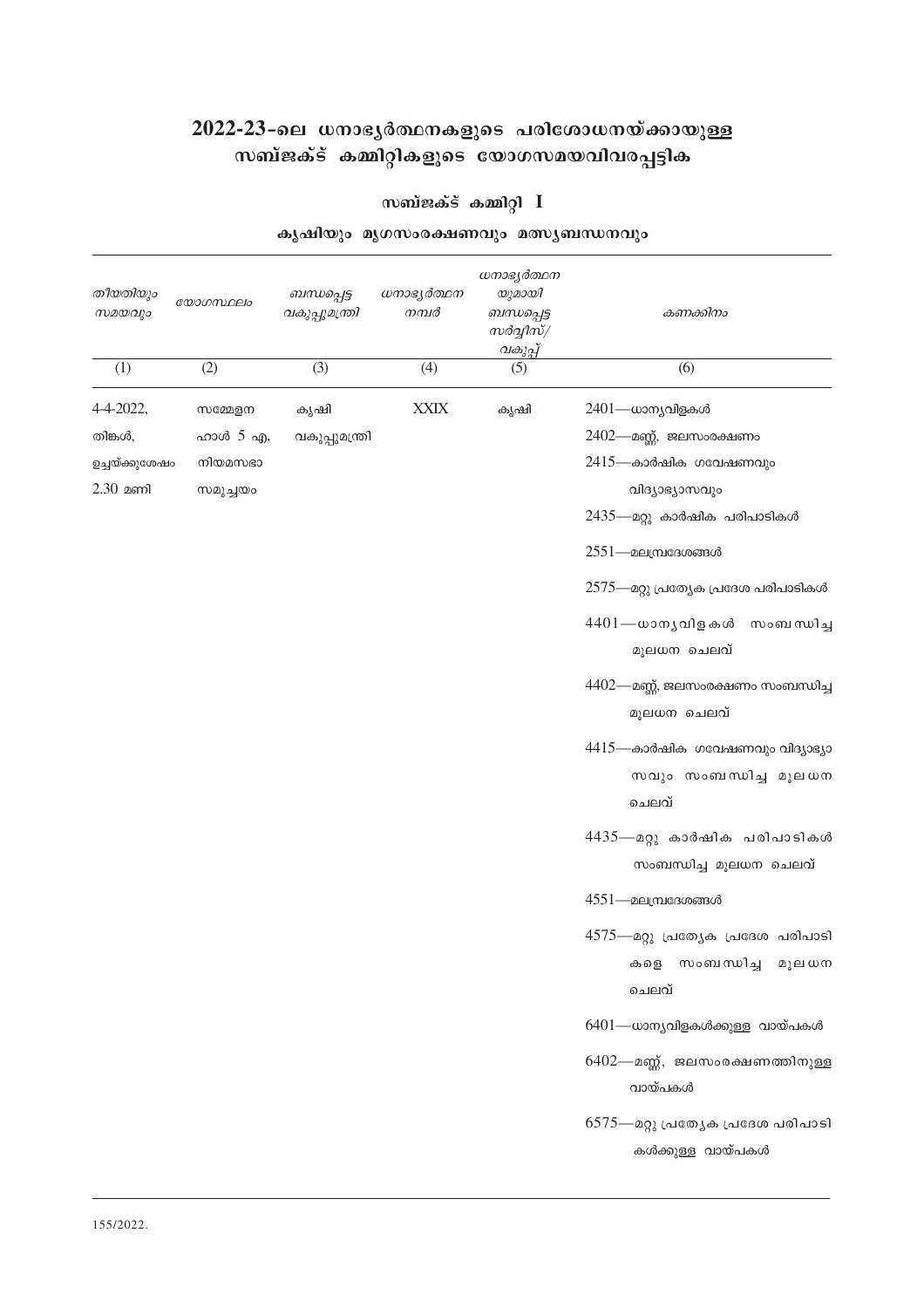| (1)                                                         | (2)                                        | (3)                                                           | (4)           | (5)                 | (6)                                                                                                                                                             |
|-------------------------------------------------------------|--------------------------------------------|---------------------------------------------------------------|---------------|---------------------|-----------------------------------------------------------------------------------------------------------------------------------------------------------------|
|                                                             |                                            |                                                               | <b>XXX</b>    | ഭക്ഷ്യം             | 6408-02-190-98—ആർ.ഐ.ഡി.എഫ്. XVII-ന്<br>കീഴിൽ ഗോഡൗണുകളുടെ<br>നിർമ്മാണത്തിന് കേരള<br>സംസ്ഥാന വെയർ<br>ഹൗസിംഗ് കോർപ്പറേഷന്<br>ലോൺ                                   |
|                                                             |                                            |                                                               | <b>XXX</b>    | ഭക്ഷ്യം             | 4408-02-190-99—കേരള സംസ്ഥാന വെയർ<br>ഹൗസിംഗ് കോർപ്പറേഷൻ<br>മുതൽമുടക്ക്                                                                                           |
|                                                             |                                            |                                                               | <b>XXX</b>    | ഭക്ഷ്യം             | 4408-02-101-98-<br>-ഗോഡൗണുകളുടെയു <mark>ം</mark><br>കാർഷിക<br>സമുച്ചയത്തിന്റെയും<br>നിർമ്മാണത്തിന് കേരള<br>സംസ്ഥാന വെയർ<br>ഹൗസിംഗ് കോർപ്പറേഷന്<br>നൽകുന്ന സഹായം |
|                                                             |                                            |                                                               | <b>XXX</b>    | ഭക്ഷ്യം             | 2408-02-190-98- കേരള സംസ്ഥാന<br>വെയർഹൗസിംഗ്<br>കോർപ്പറേഷനിലെ<br>കമ്പ്യൂട്ടർവത്കരണ<br>പ്രവർത്തനങ്ങൾക്കുള്ള<br>സഹായം                                              |
|                                                             |                                            |                                                               | <b>XXXIX</b>  | വൈദ്യുത<br>പദ്ധതികൾ | 2810-00-105-99—ബയോഗ്യാസ്<br>വികസനത്തിനുള്ള<br>ദേശീയ പരിപാടി                                                                                                     |
| 20-4-2022,<br>ബുധൻ,<br>ഉച്ചയ്ക്കുശേഷം<br>$2.30$ മണി         | സമ്മേളന<br>ഹാൾ 5 എ,<br>നിയമസഭാ<br>സമുച്ചയം | മൃഗസംരക്ഷണ-<br>ക്ഷീരവികസന<br>വകുപ്പുമന്ത്രി                   | <b>XXXI</b>   | മൃഗ<br>സംരക്ഷണം     | 2403- മൃഗസംരക്ഷണം<br>4403- മൃഗസംരക്ഷണം സംബന്ധിച്ച<br>മുലധന ചെലവ്<br>6403—മൃഗസംരക്ഷണത്തിനുള്ള<br>വായ്പകൾ                                                         |
|                                                             |                                            |                                                               | <b>XXXII</b>  | ക്ഷീര<br>വികസനം     | 2404—ക്ഷീരവികസനം<br>4404—ക്ഷീര വ്യവസായ വികസനത്തി<br>നുള്ള മൂലധന ചെലവ്<br>6404—ക്ഷീര വ്യവസായ വികസനത്തി                                                           |
|                                                             |                                            | മത്സ്യബന്ധനം,<br>സാംസ്കാരികം,<br>യുവജനക്ഷേമ<br>വകുപ്പുമന്ത്രി | <b>XXXIII</b> | മത്സ്യ<br>ബന്ധനം    | നുള്ള വായ്പകൾ<br>2405—മത്സ്യബന്ധനം<br>4405—മത്സ്യബന്ധനം സംബന്ധിച്ച മൂലധന<br>ചെലവ്<br>6405—മത്സ്യബന്ധനത്തിനുള്ള വായ്പകൾ                                          |
| 27-4-2022,<br>ബുധൻ,<br>ഉച്ചയ്ക്കുശേഷം നിയമസഭാ<br>$2.30$ മണി | സമ്മേളന<br>ഹാൾ 3 എ,<br>സമുച്ചയം            |                                                               |               |                     | കരട് റിപ്പോർട്ട് പരിഗണന                                                                                                                                         |

 $\overline{c}$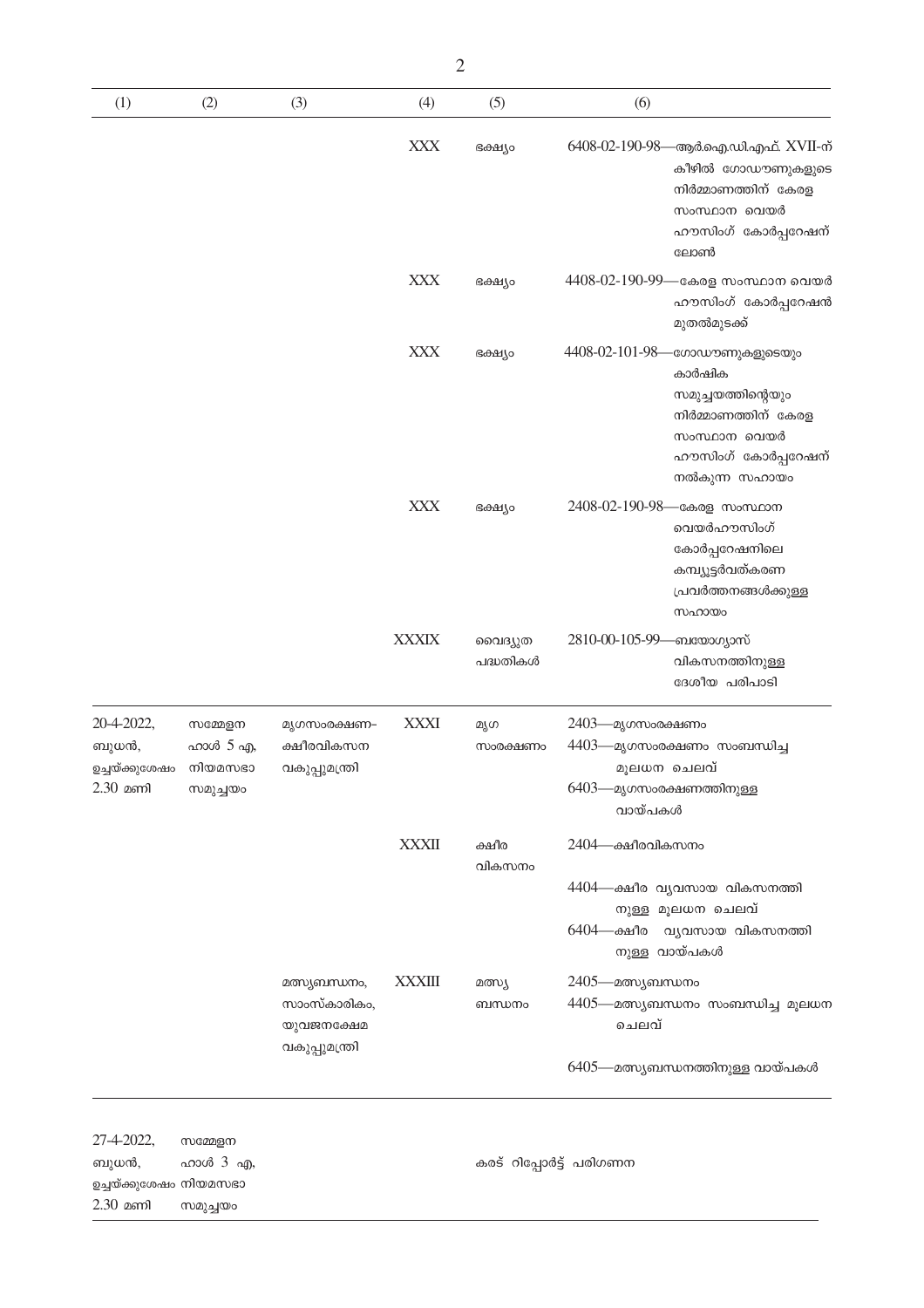| സബ്ജക്ട് കമ്മിറ്റി II |  |  |
|-----------------------|--|--|
|-----------------------|--|--|

ഭൂനികുതിയും ദേവസ്ഥ്യ<mark>ാ</mark>

| തീയതിയും<br>സമയവും                            | യോഗസ്ഥലം                                   | ബന്ധപ്പെട്ട<br>വകുപ്പുമന്ത്രി                                                                                     | ധനാഭ്യർത്ഥന<br>നമ്പർ | ധനാഭ്യർത്ഥന<br>യുമായി<br>ബന്ധപ്പെട്ട<br>സർവ്വീസ്/<br>വകുപ്പ് | കണക്കിനം                                                                                                                                                                     |
|-----------------------------------------------|--------------------------------------------|-------------------------------------------------------------------------------------------------------------------|----------------------|--------------------------------------------------------------|------------------------------------------------------------------------------------------------------------------------------------------------------------------------------|
| (1)                                           | (2)                                        | (3)                                                                                                               | (4)                  | (5)                                                          | (6)                                                                                                                                                                          |
| 4-4-2022,<br>തിങ്കൾ,<br>രാവിലെ<br>$11.00$ മണി | സമ്മേളന<br>ഹാൾ 4 എ,<br>നിയമസഭാ<br>സമുച്ചയം | റവന്യൂ-<br>ഭവന<br>നിർമ്മാണ<br>വകുപ്പുമന്ത്രി                                                                      | M                    | ഭൂനികുതി                                                     | 2029—ഭൂനികുതി<br>2035—സ്വത്ത് മൂലധന ഇടപാടുകൾ<br>ഇവയിൻമേലുള്ള മറ്റ്<br>നികുതികൾ<br>$2506$ —ഭൂപരിഷ്കരണം                                                                        |
|                                               |                                            |                                                                                                                   | <b>XXVI</b>          | പ്രകൃതി<br>ക്ഷോഭംമൂലമുള്ള<br>ദുരിതാശ്വാസത്തിന്               | $2245$ —പ്രകൃതിക്ഷോഭംമൂലമുള്ള<br>ദുരിതാശ്വാസം<br>$6245$ —പ്രകൃതിക്ഷോഭംമൂലമുള്ള<br>ദുരിതാശ്വാസ വായ്പകൾ                                                                        |
| 20-4-2022,<br>ബുധൻ,<br>രാവിലെ<br>$11.00$ മണി  | സമ്മേളന<br>ഹാൾ 4 എ,<br>നിയമസഭാ<br>സമുച്ചയം | റവന്യൂ-<br>ഭവന<br>നിർമ്മാണ<br>വകുപ്പുമന്ത്രി                                                                      | XI                   | ജില്ലാഭരണവും<br>പലവകയും                                      | 2053— ജില്ലാഭരണം<br>2250—മറ്റു സാമൂഹ്യസേവനങ്ങൾ                                                                                                                               |
|                                               |                                            |                                                                                                                   | <b>XXVIII</b>        | പലവക സാമ്പത്തിക<br>സർവ്വീസുകൾ                                | 3475—മറ്റു പൊതു സാമ്പത്തിക<br>സർവ്വീസുകൾ<br>5475—മറ്റു പൊതു സാമ്പത്തിക<br>സർവ്വീസുകൾ സംബന്ധിച്ച<br>മൂലധന ചെലവ്<br>7475—മറ്റു പൊതു സാമ്പത്തിക<br>സർവ്വീസുകൾക്കുള്ള<br>വായ്പകൾ |
|                                               |                                            | പട്ടികജാതി-<br>പട്ടികവർഗ്ഗ,<br>പിന്നാക്ക<br>വിഭാഗ ക്ഷേമവും,<br>ദേവസ്ഥും,<br>പാർലമെന്ററികാര്യവും<br>വകുപ്പുമന്ത്രി | XX                   | ശുദ്ധജല<br>വിതരണവും<br>ശുചീകരണവും                            | 2215-02-105-95—ഗ്രാമീണ<br>ശുചീകരണ<br>സർവ്വീസുകൾ<br>(ശബരിമല<br>ശുചീകരണ<br>പദ്ധതികൾക്കുള്ള<br>സഹായം)                                                                           |
| 27-4-2022,<br>ബുധൻ,<br>രാവിലെ<br>$11.00$ മണി  | സമ്മേളന<br>ഹാൾ 4 എ,<br>നിയമസഭാ<br>സമുച്ചയം | കരട് റിപ്പോർട്ട് പരിഗണന                                                                                           |                      |                                                              |                                                                                                                                                                              |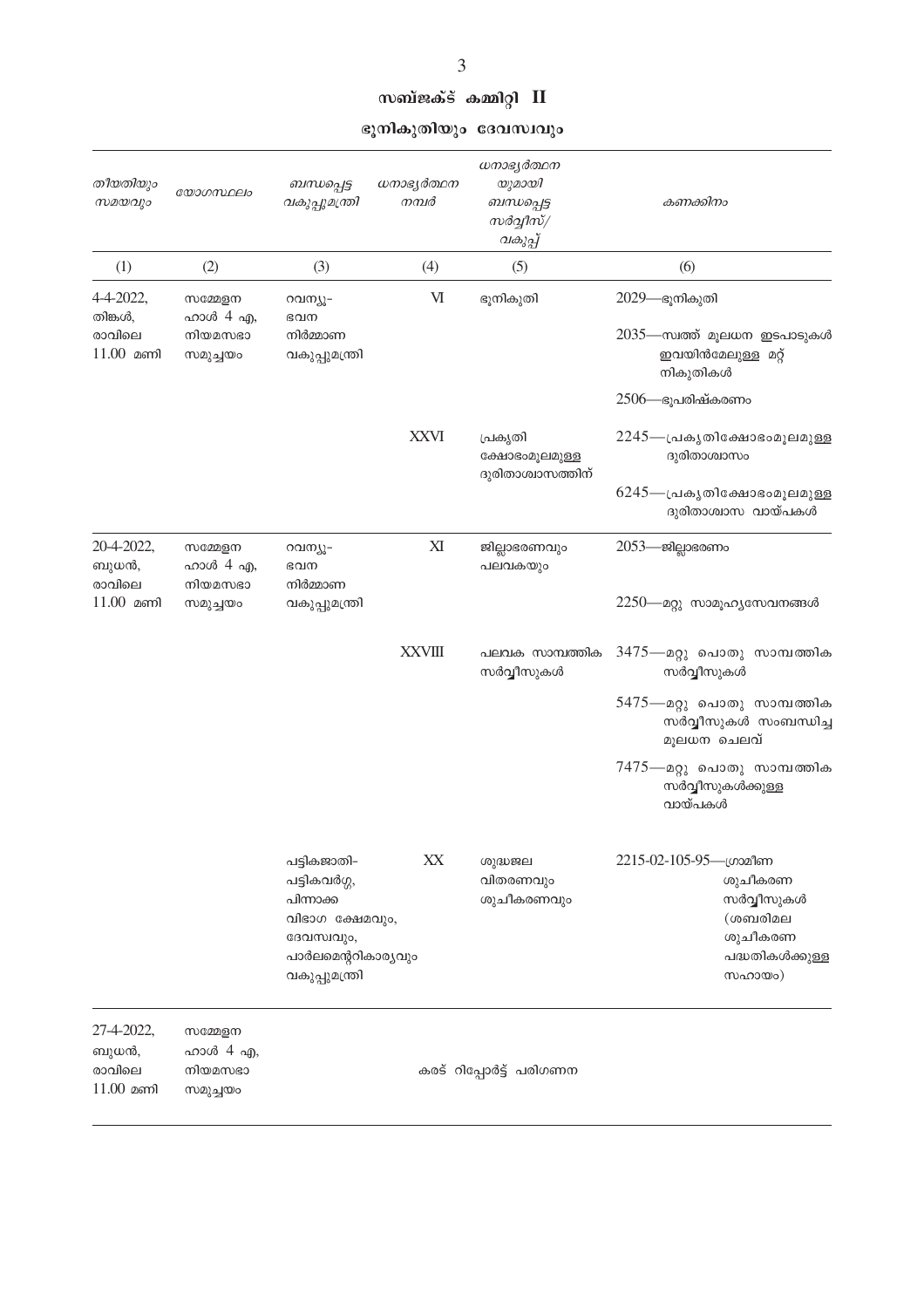#### സബ്ജക്ട് കമ്മിറ്റി **III**

ജലവിഭവം

| തീയതിയും<br>സമയവും                                   | യോഗസ്ഥലം                                   | ബന്ധപ്പെട്ട<br>വകുപ്പുമന്ത്രി | ധനാഭ്യർത്ഥന<br>നമ്പർ    | ധനാഭ്യർത്ഥന<br>യുമായി<br>ബന്ധപ്പെട്ട<br>സർവ്വീസ്/<br>വകുപ്പ് | കണക്കിനം                                                                                                                                                |
|------------------------------------------------------|--------------------------------------------|-------------------------------|-------------------------|--------------------------------------------------------------|---------------------------------------------------------------------------------------------------------------------------------------------------------|
| (1)                                                  | (2)                                        | (3)                           | (4)                     | (5)                                                          | (6)                                                                                                                                                     |
| 4-4-2022,<br>തിങ്കൾ,<br>ഉച്ചയ്ക്കുശേഷം<br>$2.30$ മണി | സമ്മേളന<br>ഹാൾ 4 എ,<br>നിയമസഭാ<br>സമുച്ചയം | ജലവിഭവ<br>വകുപ്പുമന്ത്രി      | <b>XXXVIII</b>          | ജലസേചനം                                                      | $2700$ —വൻകിട ജലസേചനം<br>$2701$ —ഇടത്തരം ജലസേചനം<br>2711—വെള്ളപ്പൊക്ക<br>നിയന്ത്രണവും<br>ഡ്രെയിനേജും                                                    |
|                                                      |                                            |                               |                         |                                                              | $4700$ —വൻകിട ജലസേചനം സംബന്ധിച്ച<br>മൂലധന ചെലവ്                                                                                                         |
|                                                      |                                            |                               |                         |                                                              | $4701 - \underline{m}$ ട ത്ത രം<br>ജലസേചനം<br>സംബന്ധിച്ച<br>മൂല ധന<br>ചെലവ്                                                                             |
|                                                      |                                            |                               |                         |                                                              | 4711—വെള്ളപ്പെറ്റക്കനിയന്ത്രണ പദ്ധതികൾ<br>സംബന്ധിച്ച മൂലധന ചെലവ്                                                                                        |
|                                                      |                                            |                               |                         |                                                              | $6700$ —വൻകിട ജലസേചനത്തിനുള്ള<br>വായ്പ                                                                                                                  |
|                                                      |                                            |                               |                         |                                                              | $6701$ —ഇടത്തരം ജലസേചനത്തിനുള്ള<br>വായ്പ                                                                                                                |
| 20-4-2022,<br>ബുധൻ,<br>രാവിലെ<br>$11.00$ മണി         | സമ്മേളന<br>ഹാൾ 3 എ,<br>നിയമസഭാ<br>സമുച്ചയം | ജലവിഭവ<br>വകുപ്പുമന്ത്രി      | <b>XXIX</b>             | കൃഷി                                                         | 2702—ചെറുകിട ജലസേചനം<br>2705—കമാൻഡ് ഏരിയ വികസനം<br>4702— ചെറുകിട ജലസേചനം<br>സംബന്ധിച്ച മൂലധന ചെലവ്<br>4705—കമാൻഡ് ഏരിയ വികസനം<br>സംബന്ധിച്ച മൂലധന ചെലവ് |
|                                                      |                                            |                               |                         |                                                              | 6705—കമാൻഡ് ഏരിയ വികസന<br>ത്തിനുള്ള വായ്പ                                                                                                               |
|                                                      |                                            |                               | XX                      | ശുദ്ധജല<br>വിതരണവും                                          | $2215$ —ശുദ്ധജലവിതരണവും<br>ശുചീകരണവും                                                                                                                   |
|                                                      |                                            |                               |                         | ശുചീകരണവും                                                   | $4215$ —ശുദ്ധജലവിതരണവും<br>ശുചീകരണവും സംബന്ധിച്ച<br>മൂലധന ചെലവ്                                                                                         |
|                                                      |                                            |                               |                         |                                                              | $6215$ —ശുദ്ധ ജലവിത രണത്തിനും<br>ശുചീകരണത്തിനുമുള്ള<br>വായ്പകൾ                                                                                          |
| 27-4-2022,<br>ബുധൻ,<br>രാവിലെ                        | സമ്മേളന<br>ഹാൾ 5 എ,<br>നിയമസഭാ             |                               | കരട് റിപ്പോർട്ട് പരിഗണന |                                                              |                                                                                                                                                         |

 $11.00$  മണി സമുച്ചയം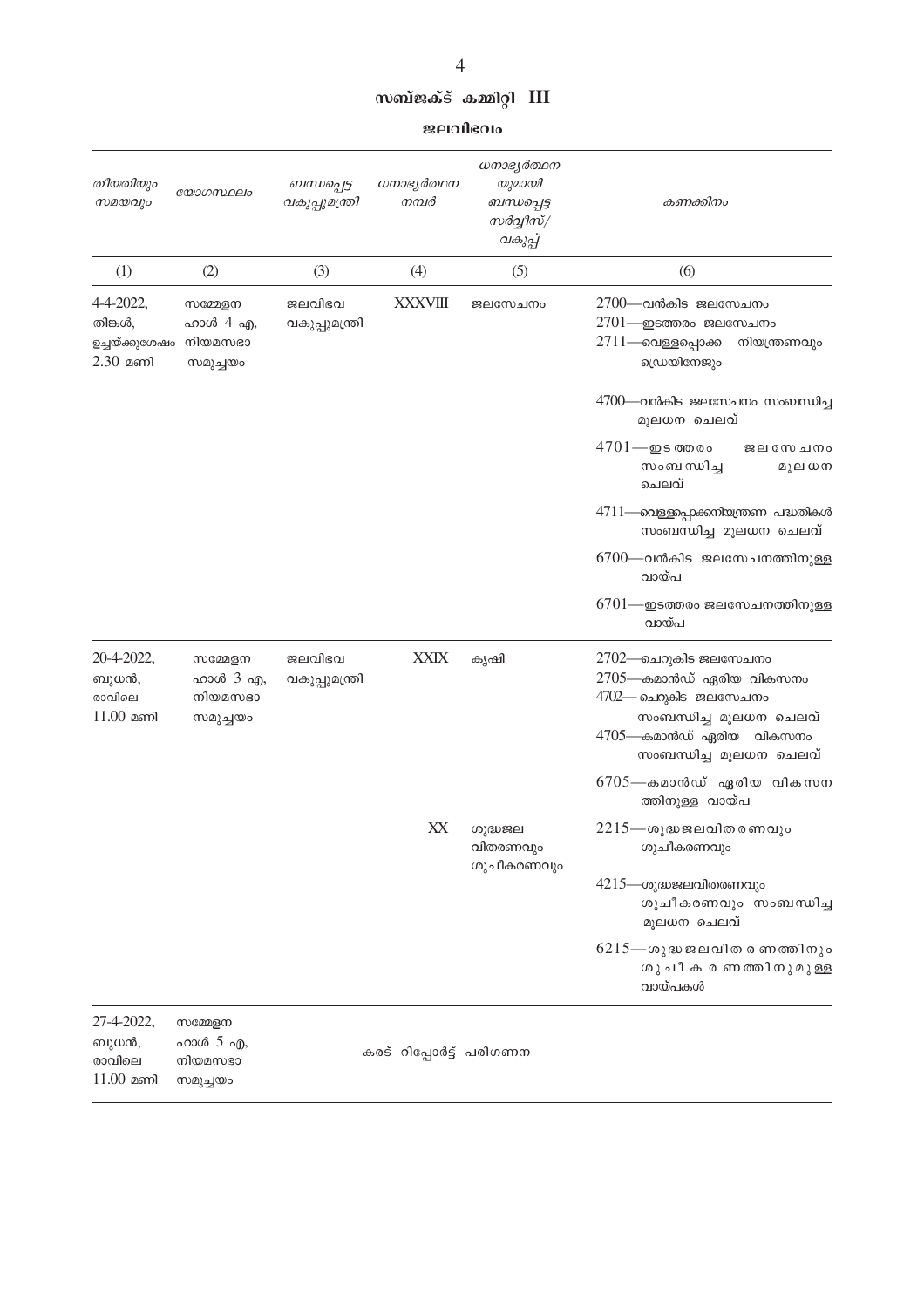സബ്ജക്ട് കമ്മിറ്റി $\mathbf{IV}$ 

വൃവസായവും ധാതുക്കളും

| തീയതിയും<br>സമയവും                                   | യോഗസ്ഥലം                                   | ബന്ധപ്പെട്ട<br>വകുപ്പുമന്ത്രി                | ധനാഭ്യർത്ഥന<br>നമ്പർ | ധനാഭൃർത്ഥന<br>യുമായി<br>ബന്ധപ്പെട്ട<br>സർവ്വീസ്/<br>വകുപ്പ് | കണക്കിനം                                                                                                                                                                                                                                                                                                                                                                                                                                                                                                                                                                                                                                             |
|------------------------------------------------------|--------------------------------------------|----------------------------------------------|----------------------|-------------------------------------------------------------|------------------------------------------------------------------------------------------------------------------------------------------------------------------------------------------------------------------------------------------------------------------------------------------------------------------------------------------------------------------------------------------------------------------------------------------------------------------------------------------------------------------------------------------------------------------------------------------------------------------------------------------------------|
| (1)                                                  | (2)                                        | (3)                                          | (4)                  | (5)                                                         | (6)                                                                                                                                                                                                                                                                                                                                                                                                                                                                                                                                                                                                                                                  |
| 12-4-2022,<br>ചൊവ്വ,<br>ഉച്ചയ്ക്കുശേഷം<br>$2.30$ മണി | സമ്മേളന<br>ഹാൾ 5 എ,<br>നിയമസഭാ<br>സമുച്ചയം | നിയമം,<br>വ്യവസായം,<br>കയർ<br>വകുപ്പുമന്ത്രി | <b>XXXVII</b>        | വ്യവസായങ്ങൾ                                                 | 2851—ഗ്രാമ ചെറുകിട വ്യവസായങ്ങൾ<br>2851-00-105—ഖാദി ഗ്രാമവൃവസായങ്ങൾ<br>4851—ഗ്രാമ ചെറുകിട വ്യവസായങ്ങൾ<br>ക്കുള്ള മൂലധന ചെലവ്<br>6851—ഗ്രാമ ചെറുകിട വ്യവസായങ്ങൾ<br>ക്കുള്ള വായ്പകൾ<br>2851-00-106—കയർ വ്യവസായങ്ങൾ<br>4851-00-106—കയർ വ്യവസായങ്ങൾ<br>2407—തോട്ടങ്ങൾ<br>4407—തോട്ടങ്ങൾ സംബന്ധിച്ച<br>മൂലധനച്ചെലവ്                                                                                                                                                                                                                                                                                                                                        |
| 19-4-2022,<br>ചൊവ്വ,<br>രാവിലെ<br>$11.00$ മണി        | സമ്മേളന<br>ഹാൾ 5എ,<br>നിയമസഭാ<br>സമുച്ചയം  | നിയമം,<br>വ്യവസായം,<br>കയർ<br>വകുപ്പുമന്ത്രി | <b>XXXVII</b>        | വ്യവസായങ്ങൾ                                                 | 6407—തോട്ടങ്ങൾക്കുള്ള വായ്പകൾ<br>2852—വ്യവസായങ്ങൾ<br>2853—ഇരുമ്പേതര ഖനനവും ലോഹ<br>സംബന്ധമായ വ്യവസായങ്ങളും<br>$2885$ — ധാതു വൃവസായങ്ങൾ ഉൾപ്പെടെ<br>യുള്ള വൃവസായങ്ങൾക്ക് മറ്റു<br>ചെലവുകൾ<br>$4802$ —പെട്രോളിയത്തിനുള്ള മൂലധന<br>ചെലവ്<br>$4853$ —ഈ രുമ്പേതര ഖനനം, ലോഹ<br>സംസ്കരണ വ്യവസായ<br>ങ്ങൾക്കുള്ള മൂലധന ചെലവ്<br>4854—സിമന്റിനും ധാതു വ്യവസായ<br>ങ്ങൾക്കുമുള്ള മൂലധന ചെലവ്<br>4857—രാസപദാർത്ഥങ്ങൾക്കും ഔഷധ<br>വ്യവസായങ്ങൾക്കുള്ള മൂലധന<br>ചെലവ്<br>4858—എഞ്ചിനീയറിംഗ് വ്യവസായങ്ങൾ<br>ക്കുള്ള മൂലധന ചെലവ്<br>4859—ടെലികമ്മ്യൂണിക്കേഷൻ,<br>ഇലക്ട്രോണിക്സ്<br>വ്യവസായങ്ങൾക്കുള്ള<br>മൂലധന ചെലവ്<br>4860—ഉപഭോക്തൃ വ്യവസായങ്ങൾക്കുള്ള<br>മൂലധന ചെലവ് |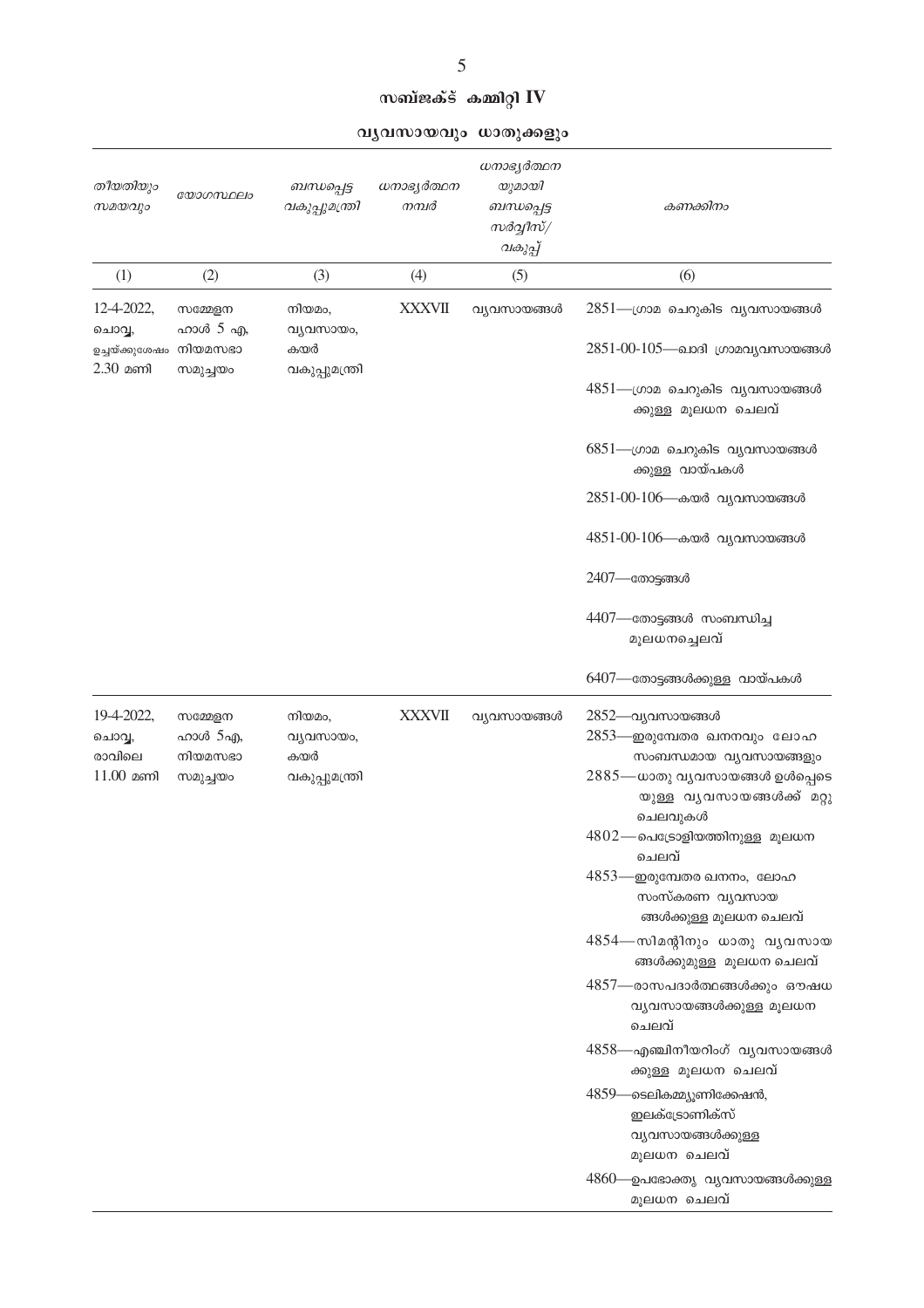| (1)        | (2)      | (3) | (4) | (5)                     | (6)                                                                           |
|------------|----------|-----|-----|-------------------------|-------------------------------------------------------------------------------|
|            |          |     |     |                         | $4885$ — വൃവസായങ്ങൾക്കും<br>ധാതു<br>വ്യവസായങ്ങൾക്കുമുള്ള മൂലധന<br>ചെലവുകൾ     |
|            |          |     |     |                         | 6802—പെട്രോളിയത്തിനുള്ള വായ്പ                                                 |
|            |          |     |     |                         | $6853$ —ഇരുമ്പേതര<br>ഖനനവും ലോഹ<br>സംബന്ധവുമായ വ്യവസായങ്ങൾ<br>ക്കുള്ള വായ്പകൾ |
|            |          |     |     |                         | 6854—സിമന്റും അലോഹ ധാതുക്കളും<br>സംബന്ധിച്ച<br>വ്യവസായങ്ങൾ<br>ക്കുള്ള വായ്പകൾ |
|            |          |     |     |                         | 6857—രാസപദാർത്ഥങ്ങൾക്കും ഔഷധ<br>വ്യവസായങ്ങൾക്കുമുള്ള<br>വായ്പകൾ               |
|            |          |     |     |                         | 6858—എഞ്ചിനീയറിംഗ് വ്യവസായങ്ങൾ<br>ക്കുള്ള വായ്പകൾ                             |
|            |          |     |     |                         | 6859—ടെലികമ്മ്യൂണിക്കേഷൻ, ഇലക്ട്രോ<br>ണിക്സ് വൃവസായങ്ങൾക്കുള്ള<br>വായ്പകൾ     |
|            |          |     |     |                         | 6860—ഉപഭോക്തൃ വ്യവസായങ്ങൾക്കുള്ള<br>വായ്പകൾ                                   |
|            |          |     |     |                         | 6885—വൃവസായങ്ങൾക്കും<br>ധാതു<br>വ്യവസായങ്ങൾക്കുമുള്ള<br>മറ്റു<br>വായ്പകൾ      |
| 26-4-2022, | സമ്മേളന  |     |     |                         |                                                                               |
| ചൊവ്വ,     | ഹാൾ 4 എ, |     |     | കരട് റിപ്പോർട്ട് പരിഗണന |                                                                               |
| രാവിലെ     | നിയമസഭാ  |     |     |                         |                                                                               |

 $11.00$  മണി സമുച്ചയം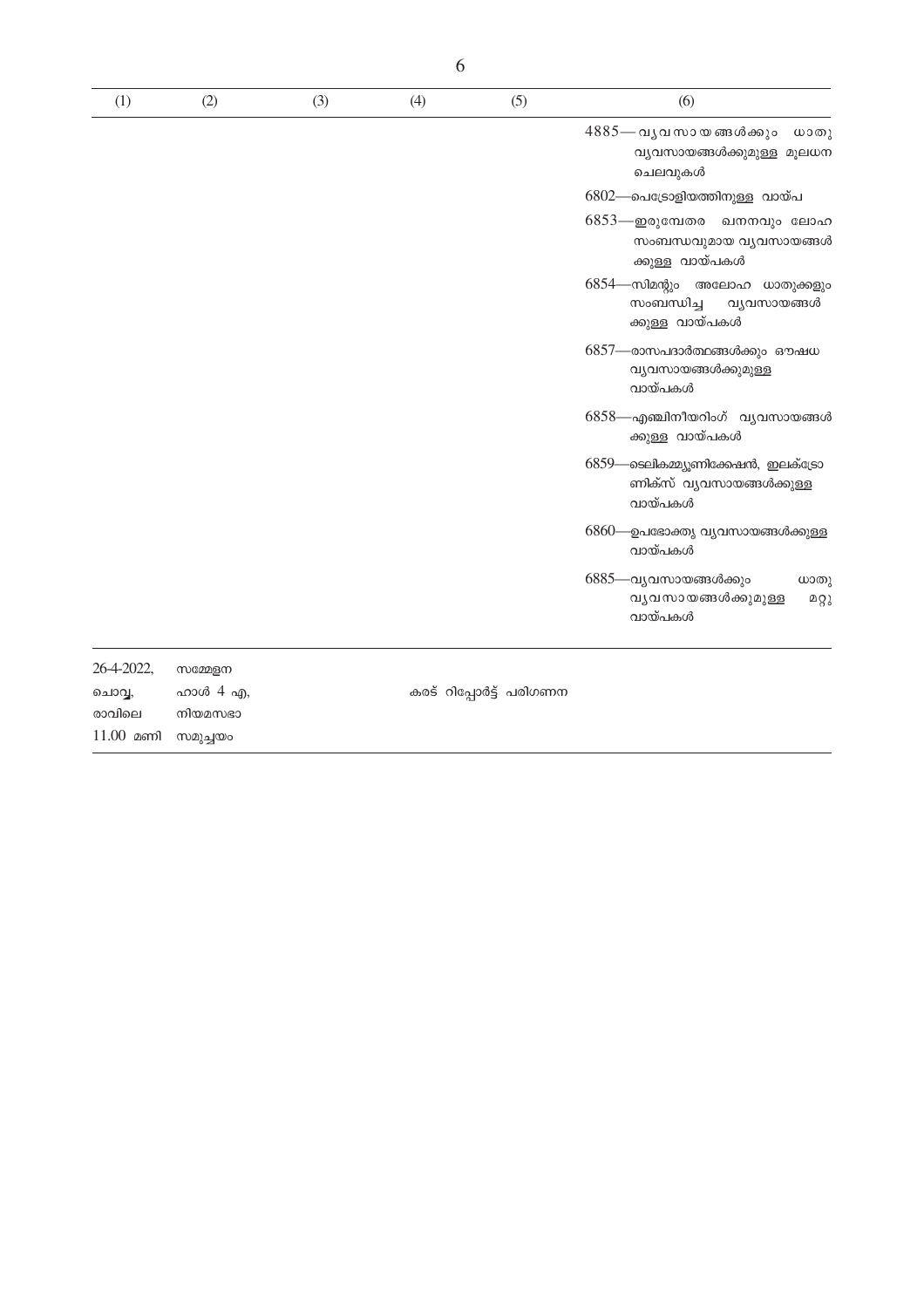| തീയതിയും<br>സമയവും                            | യോഗസ്ഥലം                                    | ബന്ധപ്പെട്ട<br>വകുപ്പുമന്ത്രി                        | ധനാഭ്യർത്ഥന<br>നമ്പർ | ധനാഭ്യർത്ഥന<br>യുമായി<br>ബന്ധപ്പെട്ട<br>സർവ്വീസ്/<br>വകുപ്പ് | കണക്കിനം                                                                                                                                                                                                                                                                            |
|-----------------------------------------------|---------------------------------------------|------------------------------------------------------|----------------------|--------------------------------------------------------------|-------------------------------------------------------------------------------------------------------------------------------------------------------------------------------------------------------------------------------------------------------------------------------------|
| (1)                                           | (2)                                         | (3)                                                  | (4)                  | (5)                                                          | (6)                                                                                                                                                                                                                                                                                 |
| 12-4-2022,<br>ചൊവ്വ,<br>രാവിലെ<br>$11.00$ മണി | സമ്മേളന<br>ഹാൾ 5 ഡി,<br>നിയമസഭാ<br>സമുച്ചയം | പൊതുമരാമത്ത്–<br>വിനോദസഞ്ചാര<br>വകുപ്പുമന്ത്രി       | XV                   | പൊതുമരാമത്ത്                                                 | 2059—പൊതുമരാമത്ത്<br>3054—റോഡുകളും പാലങ്ങളും<br>4059—പൊതുമരാമത്ത് മൂലധന<br>ചെലവ്<br>$5054$ — റോഡുകളും പാലങ്ങളും<br>സംബന്ധിച്ച മൂലധന                                                                                                                                                 |
|                                               |                                             | തുറമുഖം,<br>മ്യൂസിയം,<br>പുരാവസ്തു<br>വകുപ്പുമന്ത്രി | XL                   | തുറമുഖങ്ങൾ                                                   | ചെലവ്<br>$3051$ —തുറമുഖങ്ങളും ലൈറ്റ്<br>ഹൗസുകളും<br>$5051$ —തുറമുഖങ്ങൾ, ലൈറ്റ്<br>ഹൗസുകൾ എന്നിവയ്<br>ക്കുള്ള മൂലധന ചെലവ്<br>5052—കപ്പൽ ഗതാഗതത്തിനുള്ള<br>മൂലധന ചെലവ്<br>$7051$ —തുറമുഖങ്ങൾ, ലൈറ്റ്<br>ഹൗസുകൾ എന്നിവ<br>യ്ക്കുള്ള വായ്പകൾ<br>$7052$ —കപ്പൽ ഗതാഗതത്തിനുള്ള<br>വായ്പകൾ |
| 19-4-2022,<br>ചൊവ്വ,<br>രാവിലെ<br>$11.00$ മണി | സമ്മേളന<br>ഹാൾ 5 ഡി,<br>നിയമസഭാ<br>സമുച്ചയം | ഗതാഗത<br>വകുപ്പുമന്ത്രി                              | IX<br><b>XLI</b>     | വാഹന നികുതികൾ<br>ഗതാഗതം                                      | 2041—വാഹന നികുതികൾ<br>$3055$ —നോഡ് ഗതാഗതം<br>$5055$ —നോഡ് ഗതാഗതം സംബ<br>ന്ധിച്ച മൂലധന ചെലവ്<br>7055—റോഡ് ഗതാഗതത്തിനുള്ള<br>വായ്പകൾ<br>3056—ഉൾനാടൻ ജലഗതാഗതം<br>5056—ഉൾനാടൻ ജലഗതാഗതം<br>സംബന്ധിച്ച മൂലധന<br>ചെലവ്                                                                     |
|                                               |                                             | മുഖ്യമന്ത്രി<br>(പ്രത്യേക ക്ഷണിതാവ്)                 |                      |                                                              | $7056$ —ഉൾനാടൻ ജലഗതാഗത<br>ത്തിനുള്ള വായ്പകൾ<br>3075—മറ്റു ഗതാഗത സർവ്വീസുകൾ<br>5075—മറ്റു ഗതാഗത സർവ്വീസു<br>കൾക്കുള്ള<br>മൂലധന<br>ചെലവ്                                                                                                                                              |

26-4-2022, സമ്മേളന ചാ -<br>ചൊവ്വ, ഹാൾ 5 എ,<br>രാവിലെ നിയമസഭാ  $11.00$  മണി സമുച്ചയം

കരട് റിപ്പോർട്ട് പരിഗണന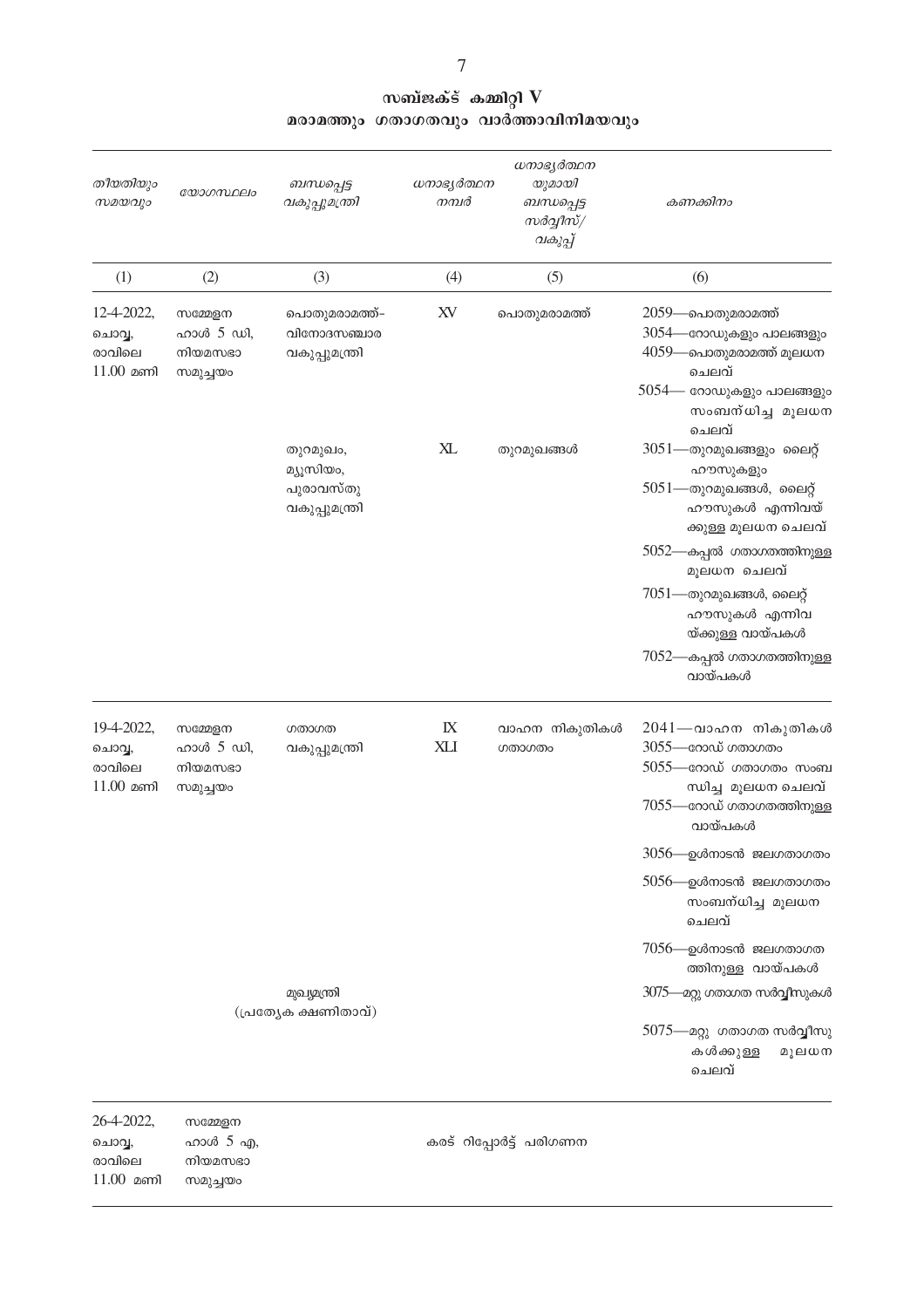| സബ്ജക്ട് കമ്മിറ്റി VI |              |  |
|-----------------------|--------------|--|
|                       | വിദ്യാഭ്യാസം |  |

| തീയതിയും<br>സമയവും                            | യോഗസ്ഥലം                                      | ബന്ധപ്പെട്ട<br>വകുപ്പുമന്ത്രി                                                                      | ധനാഭ്യർത്ഥന<br>നമ്പർ | ധനാഭ്യർത്ഥന<br>യുമായി<br>ബന്ധപ്പെട്ട<br>സർവ്വീസ്/<br>വകുപ്പ് | കണക്കിനം                                                                                                   |
|-----------------------------------------------|-----------------------------------------------|----------------------------------------------------------------------------------------------------|----------------------|--------------------------------------------------------------|------------------------------------------------------------------------------------------------------------|
| (1)                                           | (2)                                           | (3)                                                                                                | (4)                  | (5)                                                          | (6)                                                                                                        |
| 4-4-2022,<br>തിങ്കൾ,<br>രാവിലെ<br>$11.00$ മണി | സമ്മേളന<br>ഹാൾ 5 ഡി,<br>നിയമസഭാ<br>സമുച്ചയം   | പൊതുവിദ്യാഭ്യാസ-<br>തൊഴിൽ<br>വകുപ്പുമന്ത്രി<br>ഉന്നത വിദ്യാഭ്യാസ-<br>സാമൂഹ്യനീതി                   | <b>XVII</b>          | വിദ്യാഭ്യാസം,<br>കായികവിനോദം,<br>കല, സംസ്കാരം                | 2202—പൊതുവിദ്യാഭ്യാസം<br>$2203$ — സാങ്കേതിക വിദ്യാഭ്യാസം                                                   |
| 20-4-2022,<br>ബുധൻ,<br>രാവിലെ<br>$11.00$ മണി  | സമ്മേളന<br>ഹാൾ $5$ ഡി,<br>നിയമസഭാ<br>സമുച്ചയം | വകുപ്പുമന്ത്രി<br>കായികം,<br>വഖഫ്,<br>ഹജ്ജ്തീർത്ഥാടന<br>വകുപ്പുമന്ത്രി<br>(പ്രത്യേക<br>ക്ഷണിതാവ്)  | <b>XVII</b>          | വിദ്യാഭ്യാസം,<br>കായികവിനോദം,<br>കല, സംസ്കാരം                | $2204$ —കായികവിനോദവും<br>യുവജനസേവനങ്ങളും                                                                   |
|                                               |                                               | മത്സ്യബന്ധനം,<br>സാംസ്കാരികം,<br>യുവജനക്ഷേമ<br>വകുപ്പുമന്ത്രി                                      |                      |                                                              | 2204-00-102-പിദ്യാർത്ഥികൾക്കാ<br>യുവജന<br>യുള്ള<br>ക്ഷേമ പരിപാടികൾ                                         |
|                                               |                                               | തുറമുഖം, മ്യൂസിയം,<br>പുരാവസ്തു വകുപ്പുമന്ത്രി<br>(പ്രത്യേക ക്ഷണിതാവ്)                             |                      |                                                              | 2205—കലയും<br>സംസ്കാരവും<br>4202—വിദ്യാഭ്യാസം, കായിക<br>വിനോദം, കല,<br>സംസ്കാരം ഇവയ്ക്കുള്ള<br>മൂലധന ചെലവ് |
|                                               |                                               | പൊതു വിദ്യാഭ്യാസ–<br>തൊഴിൽ<br>വകുപ്പുമന്ത്രി<br>ഉന്നതവിദ്യാഭ്യാസ-<br>സാമൂഹ്യനീതി<br>വകുപ്പുമന്ത്രി |                      |                                                              | $6202$ —വിദ്യാഭ്യാസം, കായിക<br>വിനോദം, കല, സംസ്കാരം<br>ഇവയ്ക്കുള്ള വായ്പകൾ                                 |
| 27-4-2022,<br>ബുധൻ,<br>രാവിലെ<br>$11.00$ മണി  | സമ്മേളന<br>ഹാൾ 5 ഡി,<br>നിയമസഭാ<br>സമുച്ചയം   |                                                                                                    |                      | കരട് റിപ്പോർട്ട് പരിഗണന                                      |                                                                                                            |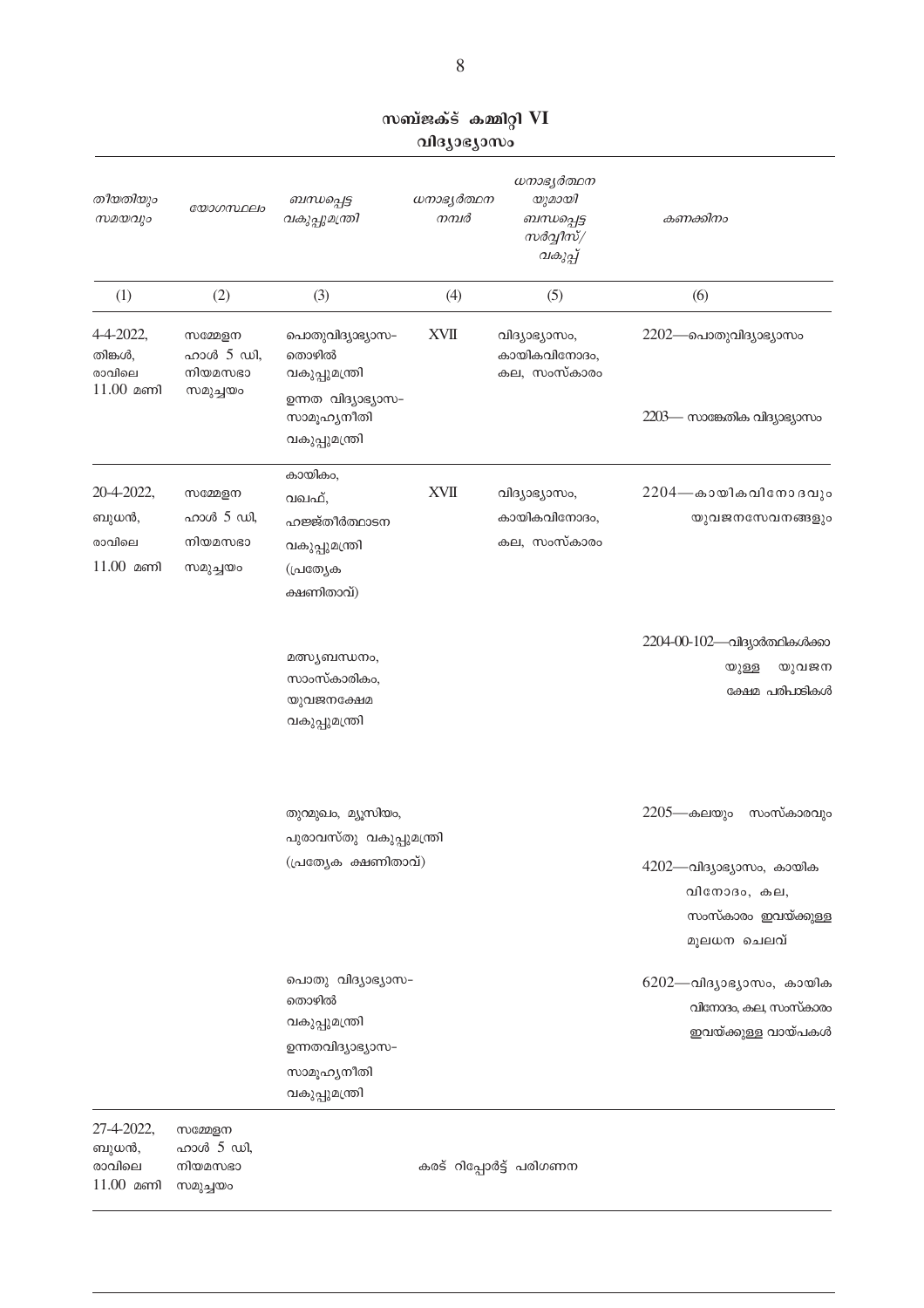#### സബ്ജക്ട് കമ്മിറ്റി VII

| തീയതിയും<br>$w$ 20 $q$                                       | യോഗസ്ഥലം                                   | ബന്ധപ്പെട്ട<br>വകുപ്പുമന്ത്രി | ധനാഭ്യർത്ഥന<br>നമ്പർ    | ധനാഭ്യർത്ഥന<br>യുമായി<br>ബന്ധപ്പെട്ട<br>സർവ്വീസ്/<br>വകുപ്പ് | കണക്കിനം                                                                                                                                                                                                                                         |
|--------------------------------------------------------------|--------------------------------------------|-------------------------------|-------------------------|--------------------------------------------------------------|--------------------------------------------------------------------------------------------------------------------------------------------------------------------------------------------------------------------------------------------------|
| (1)                                                          | (2)                                        | (3)                           | (4)                     | (5)                                                          | (6)                                                                                                                                                                                                                                              |
| 12-4-2022,<br>ചൊവ്വ,                                         | സമ്മേളന<br>ഹാൾ $5$ എ,                      | പൊതുവിദ്യാഭ്യാസ–<br>തൊഴിൽ     | <b>XXIV</b>             | തൊഴിലും<br>തൊഴിലാളിക്ഷേമവും                                  | $2230$ —തൊഴിലും തൊഴിൽ<br>സൗകര്യങ്ങളും<br>നൈപുണൃവികസനവും                                                                                                                                                                                          |
| രാവിലെ<br>$11.00$ മണി                                        | നിയമസഭാ<br>സമുച്ചയം                        | വകുപ്പുമന്ത്രി                |                         | പ്രവാസിക്ഷേമവും                                              | 4250—മറ്റു സാമൂഹ്യസേവന<br>ങ്ങൾക്കായുള്ള<br>മൂലധന ചെലവ്<br>6250—മറ്റു സാമൂഹ്യസർവ്വീ<br>സുകൾ സംബന്ധിച്ച<br>വായ്പകൾ                                                                                                                                 |
|                                                              |                                            |                               | <b>XVIII</b>            | വൈദൃസഹായ<br>രംഗവും<br>പൊതുജനാരോഗൃവും                         | $2210-01-102$ —എംപ്ലോയീസ്<br>സ്റ്റേറ്റ്<br>ഇൻഷൂറൻസ്<br>പദ്ധതി                                                                                                                                                                                    |
|                                                              |                                            |                               | <b>XLVI</b>             | സാമൂഹ്യസുരക്ഷിത<br>ത്വവും ക്ഷേമവും                           | 2235-60-102-സാമൂഹ്യ<br>സുരക്ഷിതത്വ<br>പദ്ധതിയനുസരി<br>ച്ചുള്ള പെൻഷൻ                                                                                                                                                                              |
| 19-4-2022,<br>ചൊവ്വ,<br>രാവിലെ<br>$11.00$ മണി                | സമ്മേളന<br>ഹാൾ 4 എ,<br>നിയമസഭാ<br>സമുച്ചയം | വൈദ്യുതി<br>വകുപ്പുമന്ത്രി    | <b>XXXIX</b>            | വൈദ്യുത<br>പദ്ധതികൾ                                          | 2801—വൈദ്യുതി<br>2810—പുതിയതും പുനഃസ്ഥാപി<br>ക്കാവുന്നതുമായ<br>ഊർജ്ജം<br>4801—വൈദ്യുത പദ്ധതികൾ<br>ക്കുള്ള മൂലധന ചെലവ്<br>4810—പുതിയതും പുനഃസ്ഥാപി<br>ക്കാവുന്നതുമായ<br>ഊർജ്ജത്തിനുള്ള<br>മൂലധന ചെലവ്<br>6801—വൈദ്യുത പദ്ധതികൾ<br>ക്കുള്ള വായ്പകൾ |
| 26-4-2022,<br>ചൊവ്വ,<br>ഉച്ചയ്ക്കുശേഷം നിയമസഭാ<br>$2.30$ മണി | സമ്മേളന<br>ഹാൾ 5 ഡി,<br>സമുച്ചയം           |                               | കരട് റിപ്പോർട്ട് പരിഗണന |                                                              |                                                                                                                                                                                                                                                  |

#### വിദ്യുച്ഛക്തിയും തൊഴിലും തൊഴിലാളിക്ഷേമവും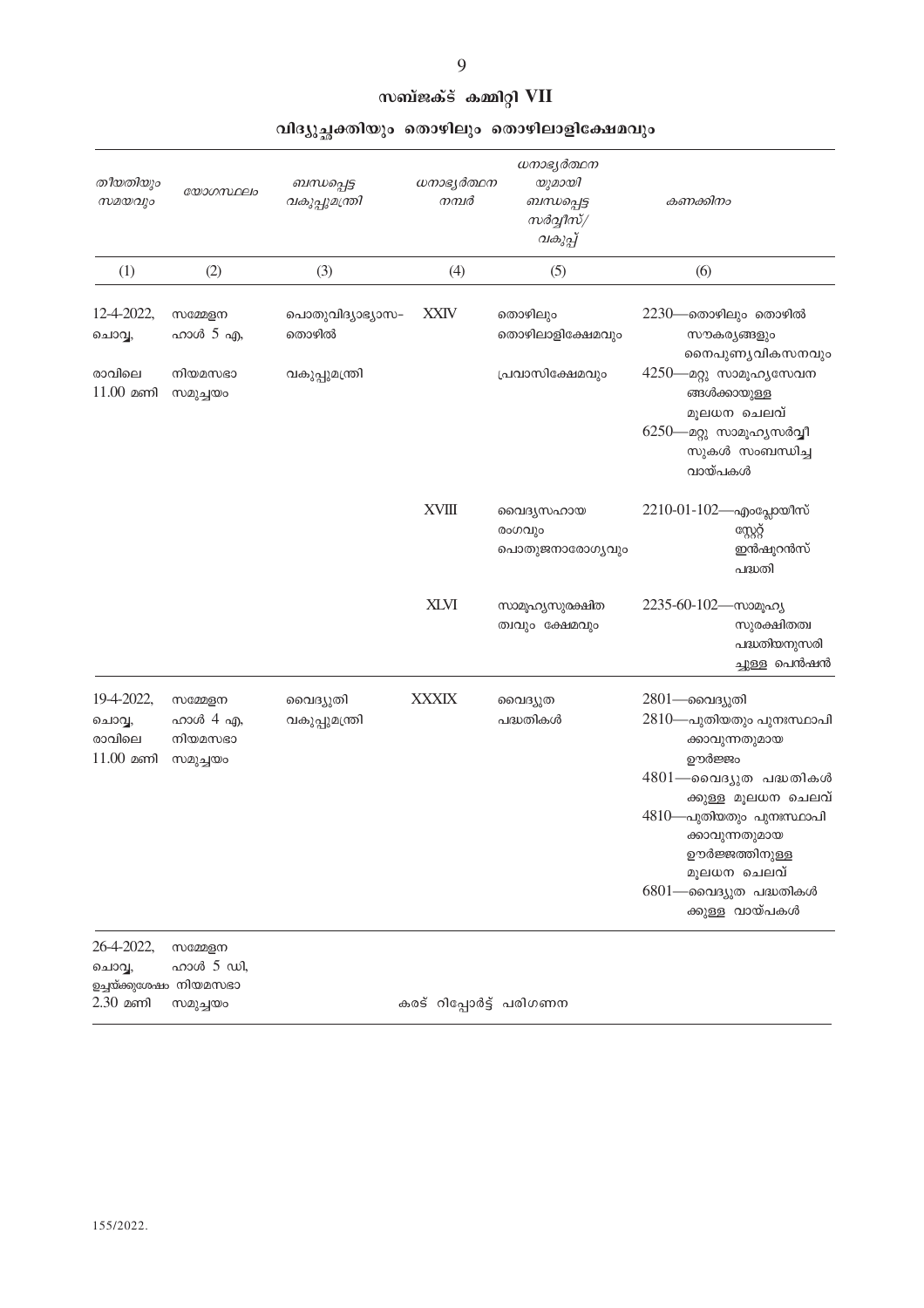|  | സബ്ജക്ട് കമ്മിറ്റി VIII |  |
|--|-------------------------|--|
|  |                         |  |

സാമ്പത്തിക കാരൃങ്ങൾ

| തീയതിയും<br>സമയവും                                           | യോഗസ്ഥലം                        | ബന്ധപ്പെട്ട<br>വകുപ്പുമന്ത്രി                      | ധനാഭ്യർത്ഥന<br>നമ്പർ | ധനാഭ്യർത്ഥന<br>യുമായി<br>ബന്ധപ്പെട്ട<br>സർവ്വീസ്/<br>വകുപ്പ്   | കണക്കിനം                                                                                                                                |                                                  |
|--------------------------------------------------------------|---------------------------------|----------------------------------------------------|----------------------|----------------------------------------------------------------|-----------------------------------------------------------------------------------------------------------------------------------------|--------------------------------------------------|
| (1)                                                          | (2)                             | (3)                                                | (4)                  | (5)                                                            | (6)                                                                                                                                     |                                                  |
| 4-4-2022,<br>തിങ്കൾ,<br>ഉച്ചയ്ക്കുശേഷം നിയമസഭാ<br>$2.30$ മണി | സമ്മേളന<br>ഹാൾ 3 എ,<br>സമുച്ചയം | ധനകാര്യ<br>വകുപ്പുമന്ത്രി                          | V                    | ചരക്ക് സേവന<br>നികുതിയും<br>കാർഷികാദായ<br>നികുതിയും<br>വിൽപ്പന | $2020$ —വരവ് ചെലവുകളിനേ<br>ലുള്ള നികുതി പിരിവ്                                                                                          |                                                  |
|                                                              |                                 |                                                    |                      | നികുതിയും                                                      | 2040— വ്യാപാരം,<br>വില്പന<br>തുടങ്ങിയ നികുതികൾ                                                                                          |                                                  |
|                                                              |                                 |                                                    |                      |                                                                | 2043—സംസ്ഥാന ചരക്ക്<br>സേവന നികുതിക്ക്<br>കീഴിലുള്ള സംഭരണ<br>ചെലവ്                                                                      |                                                  |
|                                                              |                                 |                                                    |                      |                                                                | 2045—ക്രയ വസ്തുക്കളിലും<br>സേവനങ്ങളിലും ചുമ്ത്തുന്ന<br>നികുതികളും<br>മറ്റു<br>ചുങ്കങ്ങളും                                               |                                                  |
|                                                              |                                 | വൈദ്യുതി<br>വകുപ്പുമന്ത്രി<br>(പ്രത്യേക ക്ഷണിതാവ്) |                      |                                                                | 2045-00-103-സംഭരണ<br>ചെലവുകൾ<br>ഇലക് ട്രി സിറ്റി<br>ന്നീട്ടി                                                                            |                                                  |
|                                                              |                                 |                                                    |                      | X                                                              | ട്രഷറികളും<br>അക്കൗണ്ടുകളും                                                                                                             | 2054—ട്രഷറികളുടെയും<br>അക്കൗണ്ടുകളുടെയും<br>ഭരണം |
|                                                              |                                 |                                                    | XI                   | ജില്ലാഭരണവും<br>പലവകയും                                        | 2047—നികുതി<br>സംബന്ധമായ<br>മറ്റു സേവനങ്ങൾ                                                                                              |                                                  |
|                                                              |                                 |                                                    | XVI                  | പെൻഷനും<br>പലവകയും                                             | 2071—പെൻഷനും മറ്റു സേവന<br>വിരാമ ആനുകൂല്യങ്ങളും                                                                                         |                                                  |
|                                                              |                                 |                                                    |                      |                                                                | 2075—പലവക പൊതുസർവ്വീ<br>സുകൾ                                                                                                            |                                                  |
|                                                              |                                 |                                                    | <b>XXVIII</b>        | പലവക<br>സാമ്പത്തിക<br>സർവ്വീസുകൾ                               | 3454—സെൻസസ്<br>സർവ്വേയും<br>സ്ഥിതിവിവര കണക്കുകളും                                                                                       |                                                  |
|                                                              |                                 |                                                    |                      |                                                                | 5465—പൊതു ധനകാര്യ വ്യാപാര<br>സ്ഥാപനങ്ങളിലുള്ള<br>മുതൽമുടക്ക്                                                                            |                                                  |
|                                                              |                                 |                                                    |                      |                                                                | $5475 - 00 - 115 - 98$ - cases 3<br>വാഹന നികുതിയിൽ<br>നിന്നും കേരള ഇൻഫ്രാ<br>സ്ട്രക്ച്ചർ ഇൻവെസ്റ്റ്മെന്റ്<br>ഫണ്ട് ബോർഡിനുള്ള<br>വിഹിതം |                                                  |
|                                                              |                                 |                                                    |                      |                                                                | $5475 - 00 - 115 - 97$ - வடுமை<br>ഡീസൽ<br>സെസ്സിൽ<br>നിന്നും കേരള ഇൻഫ്രാ<br>സ്ട്രക്ച്ചർ ഇൻവെസ്റ്റ്മെന്റ്<br>ഫണ്ട് ബോർഡിനുള്ള<br>വിഹിതം  |                                                  |
|                                                              |                                 |                                                    |                      |                                                                | $7465$ —പൊതു<br>ധന കാര്യ<br>വ്യാപാര സ്ഥാപനങ്ങൾ<br>ക്കുള്ള വായ്പകൾ                                                                       |                                                  |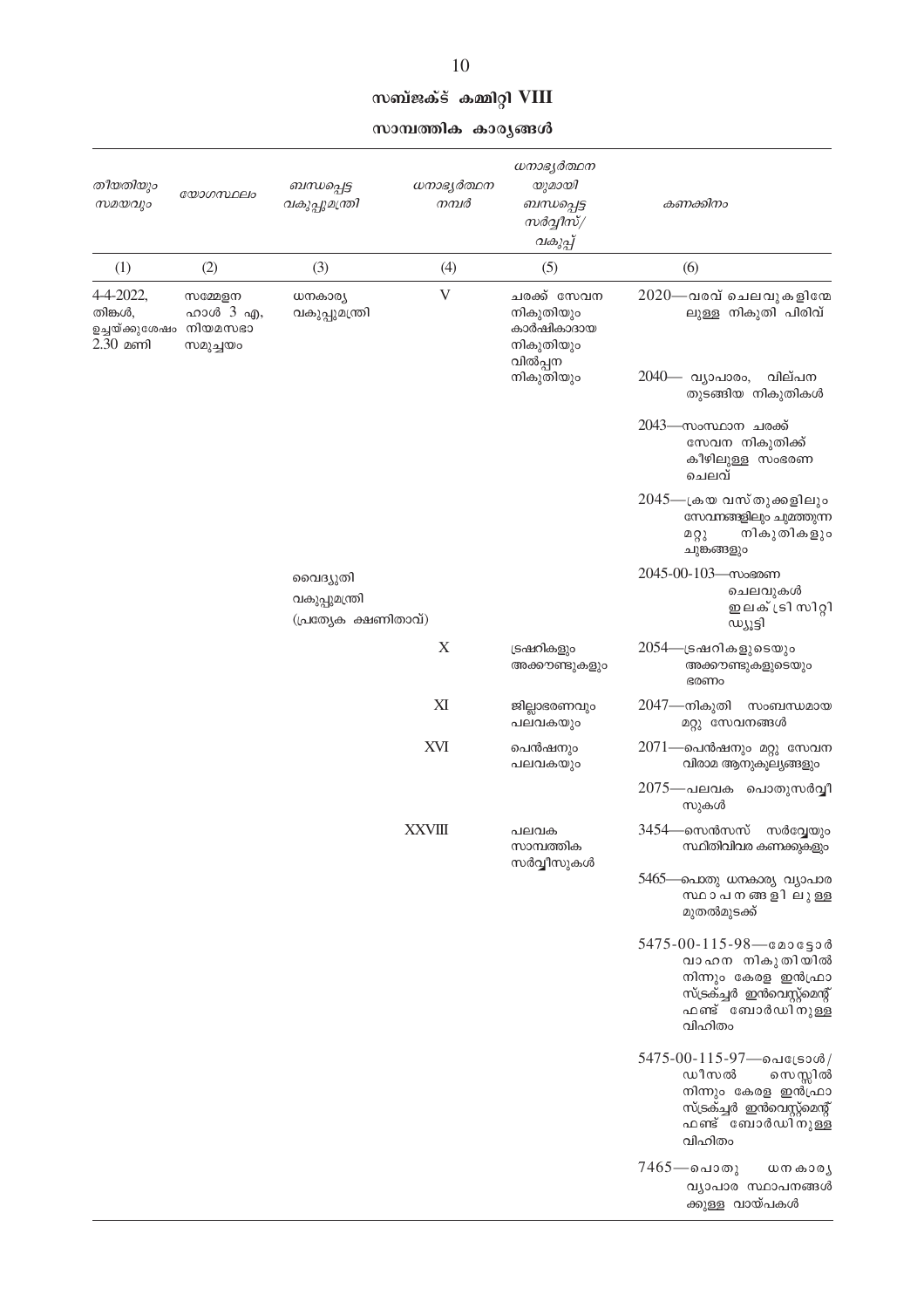| (1)                                                 | (2)                                         | (3)                                                            | (4)          | (5)                                     | (6)                                                                                                                     |
|-----------------------------------------------------|---------------------------------------------|----------------------------------------------------------------|--------------|-----------------------------------------|-------------------------------------------------------------------------------------------------------------------------|
|                                                     |                                             |                                                                | <b>XLIII</b> | നഷ്ടപരിഹാരവും<br>അവകാശ<br>കൈമാറ്റങ്ങളും | $3604 -$<br>-തദ്ദേശ സ്ഥാപനങ്ങൾക്കും<br>പഞ്ചായത്ത് രാജ് സ്ഥാപന<br>ങ്ങൾക്കുമുള്ള നഷ്ട<br>പരിഹാരവും അവകാശ<br>കൈമാറ്റങ്ങളും |
|                                                     |                                             |                                                                | <b>XLV</b>   | പലവക<br>വായ്പകളും<br>മുൻകൂറുകളും        | $7610$ —സർക്കാർ ജീവനക്കാർക്കും<br>മറ്റുമുള്ള വായ്പകൾ<br>$7615$ —പലവക വായ്പകൾ                                            |
|                                                     |                                             |                                                                | <b>XLVI</b>  | സാമൂഹ്യ<br>സുരക്ഷിതത്വവും<br>ക്ഷേമവും   | 2235-60-110- മറ്റു ഇൻഷൂറൻസ്<br>പദ്ധതികൾ                                                                                 |
|                                                     |                                             |                                                                |              |                                         | $2235 - 60 - 104$ —ഡെപ്പോസിറ്റ്<br>ഇൻഷൂറൻസ്<br>സ്കീം<br>ഗവൺമെന്റ്<br>പ്രോവിഡന്റ്<br>ഫണ്ട്                               |
| 20-4-2022,<br>ബുധൻ,<br>ഉച്ചയ്ക്കുശേഷം<br>$2.30$ മണി | സമ്മേളന<br>ഹാൾ 5ഡി,<br>നിയമസഭാ<br>സമുച്ചയം  | തദ്ദേശസ്ഥമ്മങ്ഞം,<br>ഗ്രാമവികസനം,<br>എക്സൈസ്<br>വകുപ്പുമന്ത്രി | <b>VIII</b>  | എക്സൈസ്                                 | 2039—സംസ്ഥാന എക്സൈസ്                                                                                                    |
|                                                     |                                             | സഹകരണ–<br>രജിസ്ട്രേഷൻ<br>വകുപ്പുമന്ത്രി                        | VII          | മുദ്രപ്പത്രങ്ങളും<br>രജിസ്ട്രേഷനും      | 2030—മുദ്രപ്പത്രങ്ങളും<br>രജിസ്ട്രേഷനും                                                                                 |
| 26-4-2022,<br>ചൊവ്വ,<br>രാവിലെ<br>$11.00$ മണി       | സമ്മേളന<br>ഹാൾ 5 ഡി,<br>നിയമസഭാ<br>സമുച്ചയം |                                                                |              | കരട് റിപ്പോർട്ട് പരിഗണന                 |                                                                                                                         |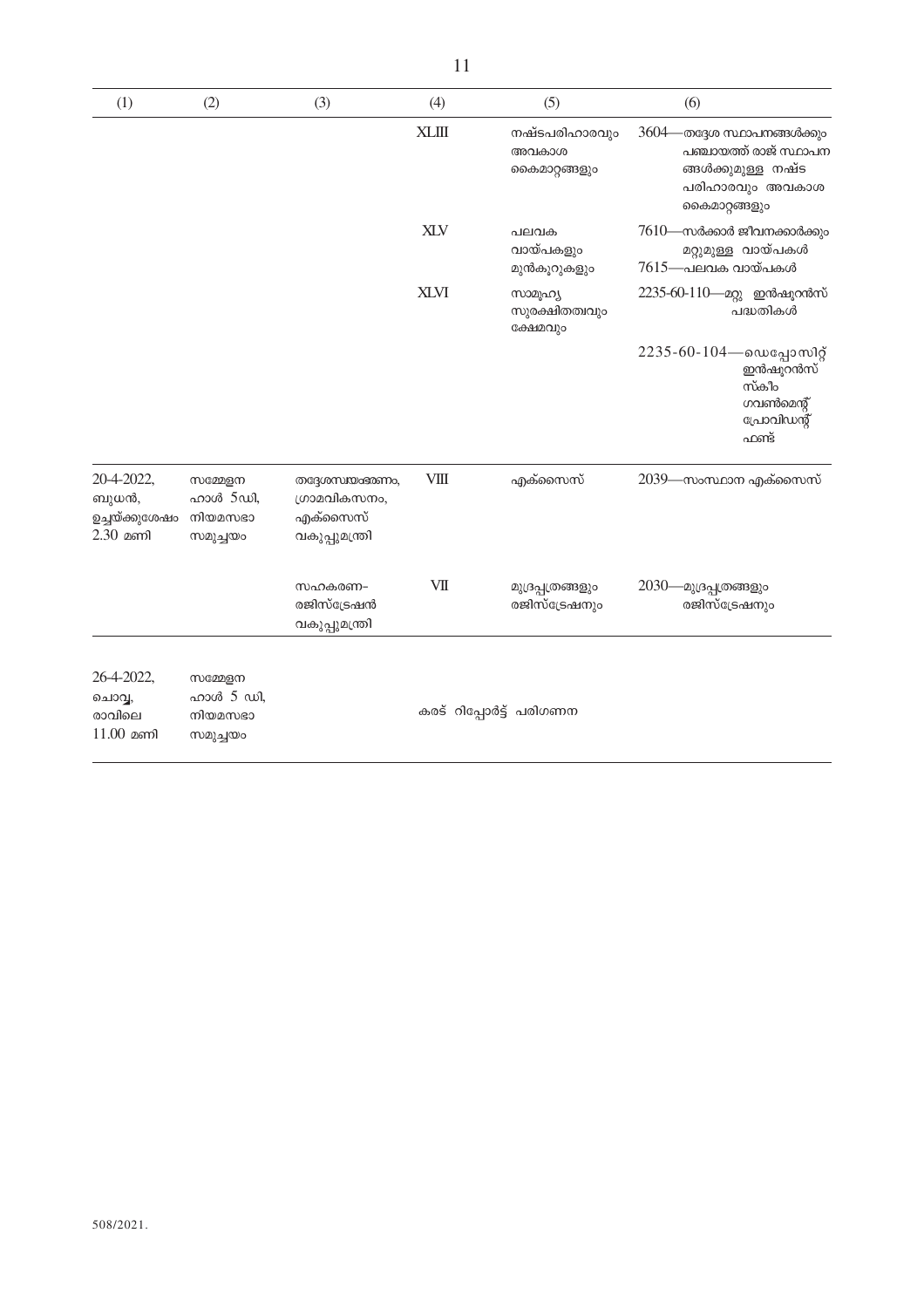| തീയതിയും<br>സമയവും                                         | യോഗസ്ഥലം                                    | ബന്ധപ്പെട്ട<br>വകുപ്പുമന്ത്രി                                                                            | ധനാഭ്യർത്ഥന<br>നമ്പർ | ധനാഭ്യർത്ഥന<br>യുമായി<br>ബന്ധപ്പെട്ട<br>സർവ്വീസ്/<br>വകുപ്പ്                                                                   | കണക്കിനം                                                                                                                                                                                                 |
|------------------------------------------------------------|---------------------------------------------|----------------------------------------------------------------------------------------------------------|----------------------|--------------------------------------------------------------------------------------------------------------------------------|----------------------------------------------------------------------------------------------------------------------------------------------------------------------------------------------------------|
| (1)                                                        | (2)                                         | (3)                                                                                                      | (4)                  | (5)                                                                                                                            | (6)                                                                                                                                                                                                      |
| 12-4-2022,<br>ചൊവ്വ,<br>ഉച്ചയ്ക്കുശേഷം<br>$2.30$ മണി       | സമ്മേളന<br>ഹാൾ 5 ഡി,<br>നിയമസഭാ<br>സമുച്ചയം | തദ്ദേശസ്വയം<br>ഭരണം,<br>ഗ്രാമവികസനം,<br>എക്സൈസ്<br>വകുപ്പുമന്ത്രി                                        | <b>XXII</b>          | നഗരവികസനം                                                                                                                      | $2217$ —നഗരവികസനം<br>4217—നഗരവികസനം<br>സംബന്ധിച്ച<br>മൂലധന ചെലവ്<br>6217—നഗരവികസനത്തിനുള്ള<br>വായ്പകൾ                                                                                                    |
|                                                            |                                             |                                                                                                          | <b>XXXV</b>          | പഞ്ചായത്ത്                                                                                                                     | 2515—മറ്റു ഗ്രാമവികസന പരിപാടികൾ<br>4515—മറ്റു ഗ്രാമവികസന പരിപാടി<br>കൾക്കുള്ള മൂലധന ചെലവ്<br>6515—മറ്റു ഗ്രാമവികസന പരിപാടി<br>കൾക്കുള്ള വായ്പകൾ                                                          |
|                                                            |                                             |                                                                                                          | <b>XXVIII</b>        | പലവക<br>സാമ്പത്തിക<br>സർവ്വീസുകൾ                                                                                               | 3454-02-111-95—ജനന മരണ സ്ഥിതി<br>വിവര കണക്കുകൾ<br>രജിസ്റ്ററാക്കൽ                                                                                                                                         |
|                                                            |                                             |                                                                                                          |                      |                                                                                                                                | 3454-02-111-94— ജനന മരണ<br>വിവാഹ<br>രജിസ്ട്രേഷൻ                                                                                                                                                          |
|                                                            |                                             |                                                                                                          |                      |                                                                                                                                | 3454-02-111-93—മുനിസിപ്പാലിറ്റികളിലെ<br>ജനനമരണ സ്ഥിതി<br>വിവര കണക്കുവിഭാഗം<br>ശക്തിപ്പെടുത്തൽ                                                                                                            |
|                                                            |                                             |                                                                                                          | <b>XXXVI</b>         | ശ്രാമവികസനം                                                                                                                    | $2501$ —ഗ്രാമവികസനത്തിനുള്ള<br>പ്രത്യേക പരിപാടികൾ<br>$2505$ —ഗ്രാമീണ തൊഴിൽ<br>2515—മറ്റു ഗ്രാമവികസന പരിപാടികൾ<br>4515—മറ്റു ശ്രാമവികസന പരിപാടി<br>കൾക്കുള്ള മൂലധന ചെലവ്                                  |
|                                                            |                                             |                                                                                                          | <b>XLVI</b>          | സാമൂഹ്യ<br>സുരക്ഷിതത്വവും<br>ക്ഷേമവും                                                                                          | 2235—സാമൂഹ്യ സുരക്ഷിതത്വവും<br>ക്ഷേമവും                                                                                                                                                                  |
| 19-4-2022,<br>ചൊവ്വ,<br>ഉച്ചക്കുശേഷം നിയമസഭാ<br>$2.30$ മണി | സമ്മേളന<br>ഹാൾ 5 ഡി,<br>സമുച്ചയം            | മുഖ്യമന്ത്രി<br>(പ്രത്യേക<br>ക്ഷണിതാവ്)<br>കായികം, വഖഫ്,<br>ഹജ്ജ് തീർത്ഥാടന<br>വകുപ്പുമന്ത്രി<br>റവന്യൂ- | <b>XXV</b><br>XXI    | പട്ടികജാതി/<br>പട്ടികവർഗ്ഗ/<br>മറ്റു പിന്നാക്ക<br>വിഭാഗങ്ങൾ/<br>ന്യൂനപക്ഷ<br>വിഭാഗങ്ങൾ<br>എന്നിവരുടെ<br>ക്ഷേമം<br>ഭവനനിർമ്മാണം | 2225-04—ന്യൂനപക്ഷക്ഷേമം<br>4225—പട്ടികജാതി/പട്ടികവർഗ്ഗ/മറ്റു<br>പിന്നാക്ക വിഭാഗങ്ങൾ/<br>ന്യൂനപക്ഷ വിഭാഗങ്ങൾ<br>എന്നിവരുടെ ക്ഷേമം<br>സംബന്ധിച്ച മൂലധന ചെലവ്<br>04—ന്യൂനപക്ഷക്ഷേമം<br>$2216$ —ഭവനനിർമ്മാണം |
|                                                            |                                             | ഭവനനിർമ്മാണ<br>വകുപ്പുമന്ത്രി                                                                            |                      |                                                                                                                                | $4216$ —ഭവനനിർമ്മാണത്തിനുള്ള<br>മൂലധന ചെലവ്<br>$6216$ —ഭവനനിർമ്മാണത്തിനുള്ള<br>വായ്പകൾ                                                                                                                   |
| 26-4-2022,<br>ചൊവ്വ,<br>ഉച്ചക്കുശേഷം<br>$2.30$ മണി         | സമ്മേളന<br>ഹാൾ 3 എ,<br>നിയമസഭാ<br>സമുച്ചയം  |                                                                                                          |                      | കരട് റിപ്പോർട്ട് പരിഗണന                                                                                                        |                                                                                                                                                                                                          |

തദ്ദേശസ്വയംഭരണവും ഗ്രാമവികസനവും ഭവനനിർമ്മാണവും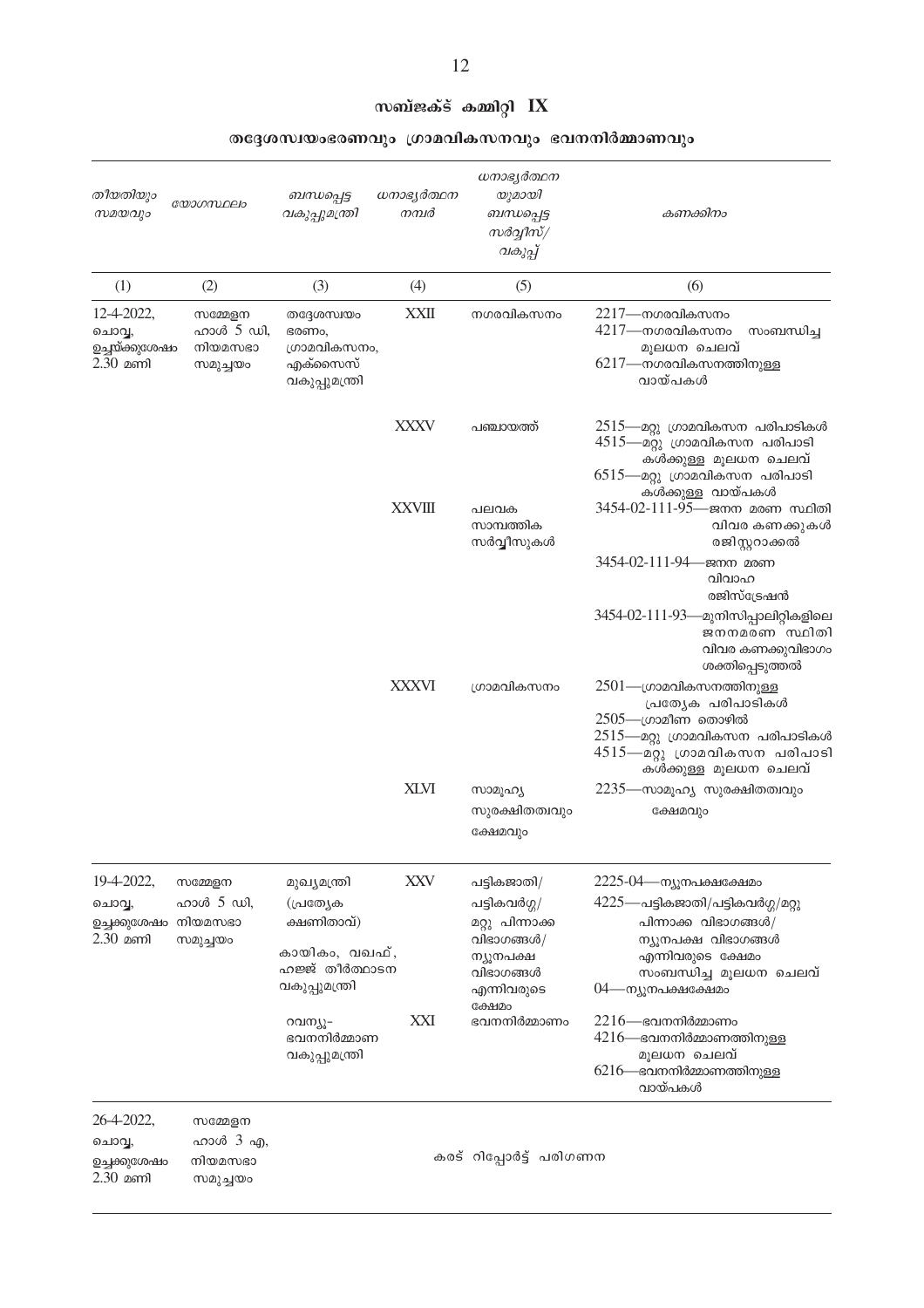| തീയതിയും<br>സമയവും               | യോഗസ്ഥലം            | ബന്ധപ്പെട്ട<br>വകുപ്പുമന്ത്രി           | ധനാഭ്യർത്ഥന<br>നമ്പർ | ധനാഭ്യർത്ഥന<br>യുമായി<br>ബന്ധപ്പെട്ട<br>$m$ ർവ്വീസ് $/$<br>വകുപ്പ് | കണക്കിനം                                                                                                 |
|----------------------------------|---------------------|-----------------------------------------|----------------------|--------------------------------------------------------------------|----------------------------------------------------------------------------------------------------------|
| (1)                              | (2)                 | (3)                                     | (4)                  | (5)                                                                | (6)                                                                                                      |
| 12-4-2022,<br>ചൊവ്വ,             | സമ്മേളന<br>ഹാൾ 4 എ, | വനം-<br>വന്യജീവി                        | <b>XXXIV</b>         | വനം                                                                | 2406—വനവൽക്കരണവും വനൃജീവി<br>സംരക്ഷണവും                                                                  |
| ഉച്ചയ്ക്ക്<br>ശേഷം<br>$2.30$ മണി | നിയമസഭാ<br>സമുച്ചയം | വകുപ്പുമന്ത്രി                          |                      |                                                                    | 4406—വനവൽക്കരണവും<br>വന്യജീവി<br>സംരക്ഷണവും<br>സംബന്ധിച്ച<br>മൂലധന ചെലവ്                                 |
|                                  |                     |                                         |                      |                                                                    | 6406—വനവൽക്കരണത്തിനും വന്യജീവി<br>സംരക്ഷണത്തിനുമുള്ള<br>വായ്പകൾ                                          |
|                                  |                     | മുഖ്യമന്ത്രി<br>(പ്രത്യേക<br>ക്ഷണിതാവ്) | <b>XVII</b>          | വിദ്യാഭ്യാസം,<br>കായികവിനോദം,<br>കല, സംസ്കാരം                      | 3435—എക്കോളജിയും<br>എൻവയോൺ<br>മെന്റും                                                                    |
|                                  |                     |                                         | XX                   | ശുദ്ധജല<br>വിതരണവും<br>ശുചീകരണവും                                  | $2215-02-106$ —വായു, ജല മലിനീകരണം<br>തടയൽ<br>2215-02-190-98- കേരള സംസ്ഥാന<br>മലിനീകരണ<br>നിയന്ത്രണ ബോർഡ് |
| 19-4-2022,<br>ചൊവ്വ,             | സമ്മേളന<br>ഹാൾ 5 എ, | പൊതുമരാമത്ത്–<br>വിനോദ                  | <b>XLII</b>          | വിനോദ<br>സഞ്ചാരം                                                   | $3452$ —വിനോദസഞ്ചാരം                                                                                     |
| ഉച്ചയ്ക്കുശേഷം നിയമസഭാ           |                     | സഞ്ചാര                                  |                      |                                                                    | 5452—വിനോദസഞ്ചാരത്തിനുള്ള                                                                                |

#### സബ്ജക്ട് കമ്മിറ്റി  $\hat{\mathbf{X}}$

#### വനവും പരിസ്ഥിതിയും വിനോദസഞ്ചാരവും

26-4-2022, സമ്മേളന<br>ചൊവ്വ, ഹാൾ 4 എ,  $2.30$  aml സമുച്ചയം

സമുച്ചയം

വകുപ്പുമന്ത്രി

 $2.30$  മണി

കരട് റിപ്പോർട്ട് പരിഗണന

മൂലധന ചെലവ്

 $7452$ —വിനോദസഞ്ചാരത്തിനുള്ള വായ്പകൾ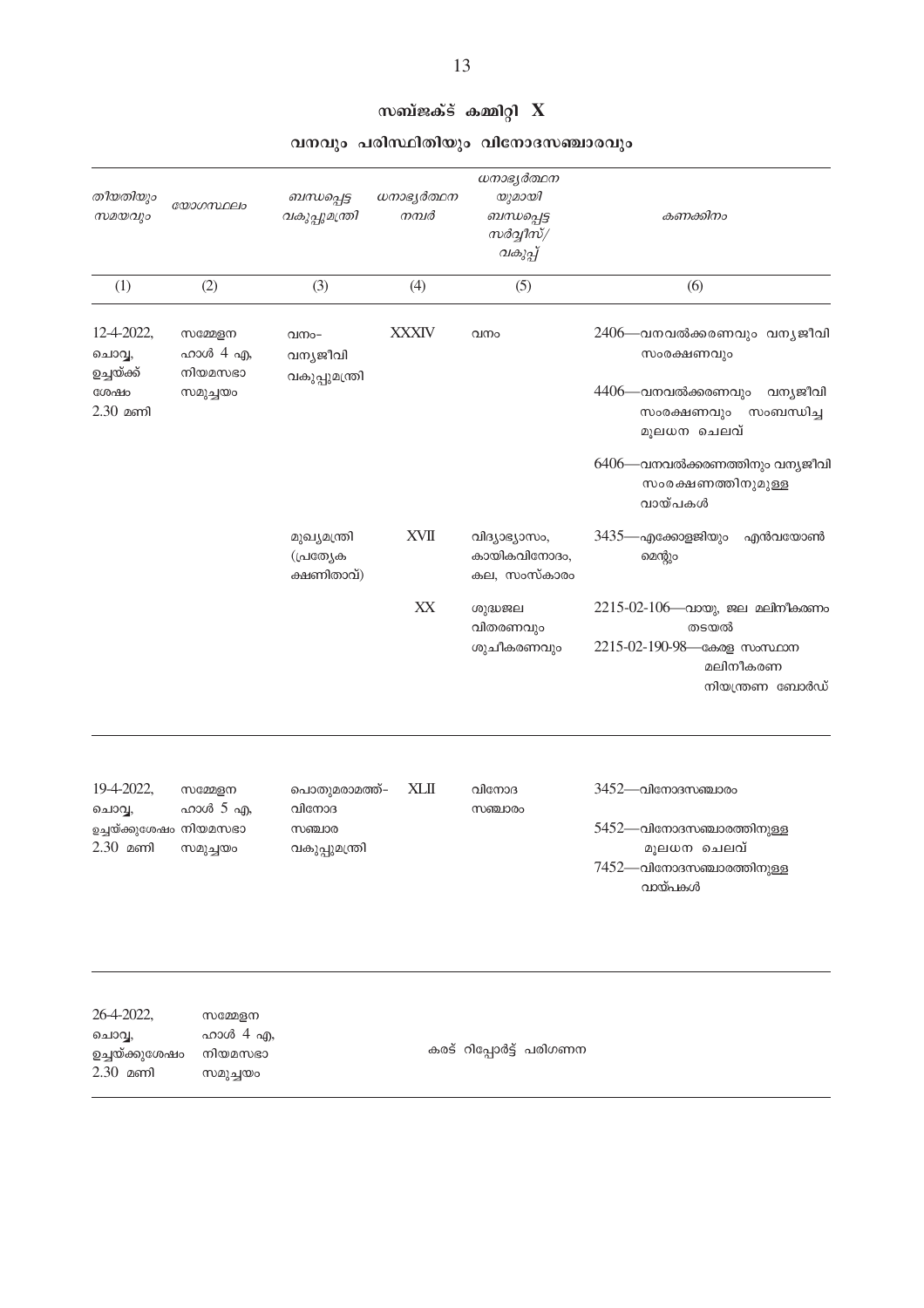| തീയതിയും<br>സമയവും                                          | യോഗസ്ഥലം                                   | ബന്ധപ്പെട്ട<br>വകുപ്പുമന്ത്രി              | ധനാഭ്യർത്ഥന<br>നമ്പർ | ധനാഭ്യർത്ഥന<br>യുമായി<br>ബന്ധപ്പെട്ട<br>സർവ്വീസ്/<br>വകുപ്പ് | കണക്കിനം                                                                                                                           |
|-------------------------------------------------------------|--------------------------------------------|--------------------------------------------|----------------------|--------------------------------------------------------------|------------------------------------------------------------------------------------------------------------------------------------|
| (1)                                                         | (2)                                        | (3)                                        | (4)                  | (5)                                                          | (6)                                                                                                                                |
| 4-4-2022,<br>തിങ്കൾ,<br>രാവിലെ<br>$11.00$ മണി               | സമ്മേളന<br>ഹാൾ 3 എ,<br>നിയമസഭാ<br>സമുച്ചയം | സഹകരണ–<br>രജിസ്ട്രേഷൻ<br>വകുപ്പുമന്ത്രി    | XXVII                | സഹകരണം                                                       | 2425—സഹകരണം<br>4425—സഹകരണം സംബന്ധിച്ച<br>മൂലധന ചെലവ്<br>6425—സഹകരണത്തിനുള്ള വായ്പകൾ                                                |
| 20-4-2022,<br>ബുധൻ,<br>രാവിലെ<br>$11.00$ മണി                | സമ്മേളന<br>ഹാൾ 5 എ,<br>നിയമസഭാ<br>സമുച്ചയം | ഭക്ഷ്യ–<br>പൊതു<br>വിതരണ<br>വകുപ്പുമന്ത്രി | <b>XXX</b>           | ഭക്ഷ്യം                                                      | 2408— ഭക്ഷ്യം, സംഭരണം,<br>വെയർഹൗസിംഗ്<br>3456—പൊതുവിതരണം<br>4408— ഭക്ഷ്യം, സംഭരണം,<br>വെയർഹൗസിംഗിനുള്ള<br>മൂലധന ചെലവ്              |
|                                                             |                                            |                                            |                      |                                                              | $6408$ —ഭക്ഷ്യം, സംഭരണം, വെയർ<br>ഹൗസിംഗ് എന്നിവയ്ക്കുള്ള<br>വായ്പകൾ (കോ-ഓപ്പറേറ്റീവ്<br>രജിസ്ട്രാറുടെ ചുമതലയിലുള്ള<br>സ്കീം ഒഴികെ) |
|                                                             |                                            |                                            | <b>XXVIII</b>        | പലവക<br>സാമ്പത്തിക<br>സർവ്വീസുകൾ                             | $3475 - 00 - 106$ —അളവുകളുടെയും<br>തൂക്കങ്ങളുടെയും<br>നിയന്ത്രണം<br>5475—മറ്റ് പൊതു സാമ്പത്തിക<br>സർവ്വീസുകൾ സംബന്ധിച്ച            |
|                                                             |                                            |                                            |                      |                                                              | മൂലധന ചെലവ്<br>$7475$ —മറ്റ് പൊതു സാമ്പത്തിക<br>സർവ്വീസുകൾക്കുള്ള<br>വായ്പകൾ                                                       |
| 27-4-2022,<br>ബുധൻ,<br>ഉച്ചയ്ക്കുശേഷം നിയമസഭാ<br>$2.30$ മണി | സമ്മേളന<br>ഹാൾ 4 എ,<br>സമുച്ചയം            |                                            |                      | കരട് റിപ്പോർട്ട് പരിഗണന                                      |                                                                                                                                    |

#### സബ്ജക്ട് കമ്മിറ്റി  $XI$

#### ഭക്ഷ്യവും സിവിൽ സപ്ലൈസും സഹകരണവും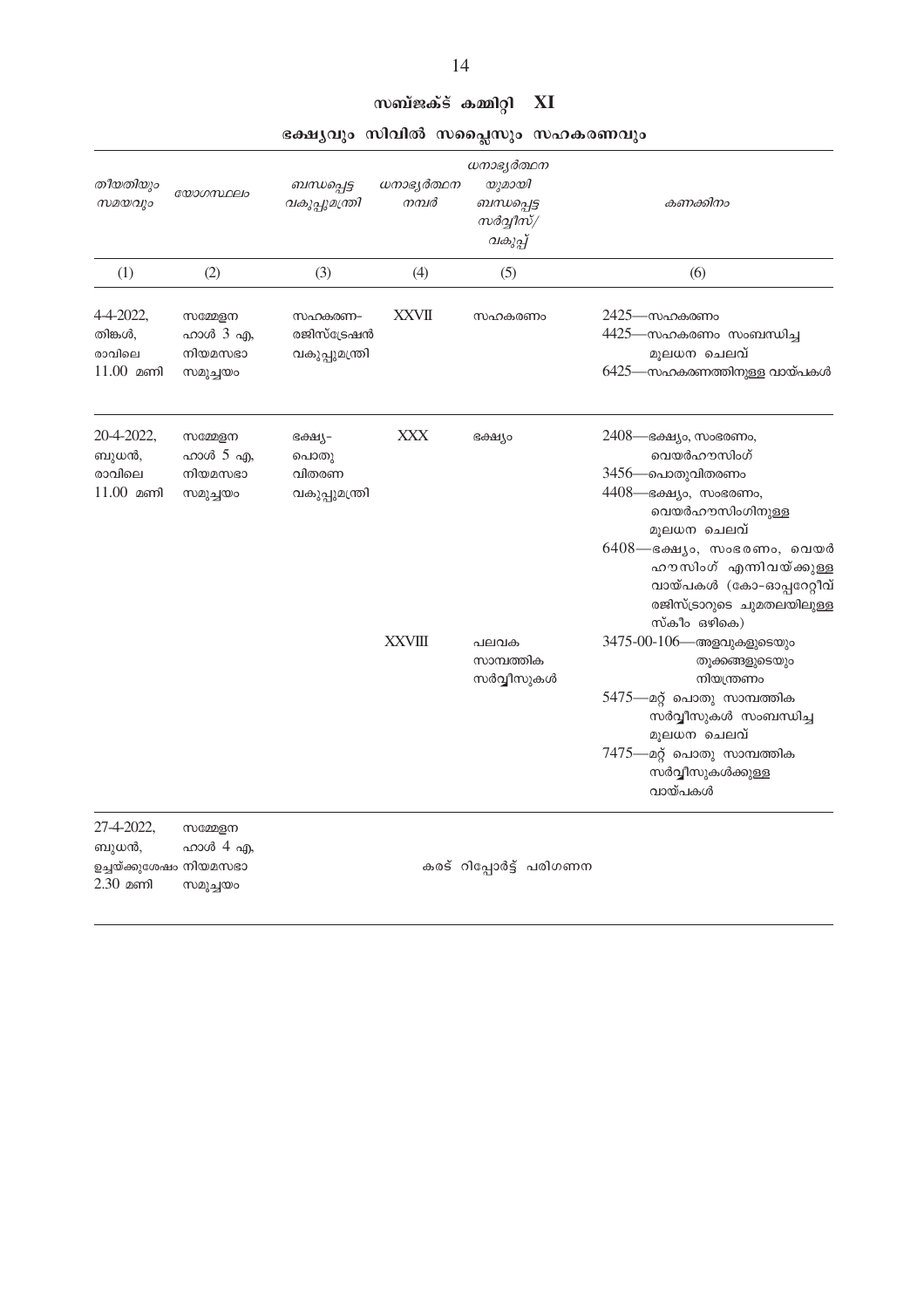|                                                     |                                            |                                                 |                      | ആരോഗൃവും കുടുംബക്ഷേമവും                                      |                                                                                                                                                             |
|-----------------------------------------------------|--------------------------------------------|-------------------------------------------------|----------------------|--------------------------------------------------------------|-------------------------------------------------------------------------------------------------------------------------------------------------------------|
| തീയതിയും<br>സമയവും                                  | യോഗസ്ഥലം                                   | ബന്ധപ്പെട്ട<br>വകുപ്പുമന്ത്രി                   | ധനാഭ്യർത്ഥന<br>നമ്പർ | ധനാഭ്യർത്ഥന<br>യുമായി<br>ബന്ധപ്പെട്ട<br>സർവ്വീസ്/<br>വകുപ്പ് | കണക്കിനം                                                                                                                                                    |
| (1)                                                 | (2)                                        | (3)                                             | (4)                  | (5)                                                          | (6)                                                                                                                                                         |
| 4-4-2022,<br>തിങ്കൾ,<br>രാവിലെ<br>$11.00$ മണി       | സമ്മേളന<br>ഹാൾ 5 എ,<br>നിയമസഭാ<br>സമുച്ചയം | ആരോഗ്യ–<br>വനിത–<br>ശിശുവികസന<br>വകുപ്പുമന്ത്രി | <b>XVIII</b>         | വൈദ്യസഹായ<br>രംഗവും പൊതു<br>ജനാരോഗ്യവും                      | 2210—വൈദ്യസഹായരംഗവും<br>പൊതുജനാരോഗ്യവും<br>4210—വൈദൃസഹായരംഗവും<br>പൊതുജനാരോഗ്യവും<br>സംബന്ധിച്ച മൂലധന<br>ചെലവ്<br>$6210$ —വൈദൃസഹായരംഗവും<br>പൊതുജനാരോഗ്യവും |
|                                                     |                                            |                                                 | XIX                  | കുടുംബക്ഷേമം                                                 | സംബന്ധിച്ച വായ്പകൾ<br>$2211$ —കുടുംബക്ഷേമം                                                                                                                  |
|                                                     |                                            |                                                 |                      |                                                              | 4211—കുടുംബക്ഷേമത്തിനുള്ള<br>മുലധന ചെലവ്                                                                                                                    |
|                                                     |                                            |                                                 |                      |                                                              | $6211$ —കുടുംബക്ഷേമത്തിനുള്ള<br>വായ്പകൾ                                                                                                                     |
| 20-4-2022,<br>ബുധൻ,<br>ഉച്ചയ്ക്കുശേഷം<br>$2.30$ മണി | സമ്മേളന<br>ഹാൾ 3 എ,<br>നിയമസഭാ<br>സമുച്ചയം | ആരോഗ്യ–<br>വനിത–<br>ശിശുവികസന<br>വകുപ്പുമന്ത്രി | XXX                  | ഭക്ഷ്യം                                                      | 2236—പോഷകാഹാരം                                                                                                                                              |
|                                                     |                                            |                                                 | XX                   | ശുദ്ധജല<br>വിതരണവും<br>ശുചീകരണവും                            | 2215-02-105-99—ഹെൽത്ത്<br>ഡയറക്ടറുടെ<br>നിയന്ത്രണത്തിലുള്ള<br>കേന്ദ്രങ്ങൾ                                                                                   |
| 27-4-2022,<br>ബുധൻ,<br>ഉച്ചയ്ക്കുശേഷം<br>2.30 മണി   | സമ്മേളന<br>ഹാൾ 5 എ,<br>നിയമസഭാ<br>സമുച്ചയം |                                                 |                      | കരട് റിപ്പോർട്ട് പരിഗണന                                      |                                                                                                                                                             |

സബ്ജക്ട് കമ്മിറ്റി XII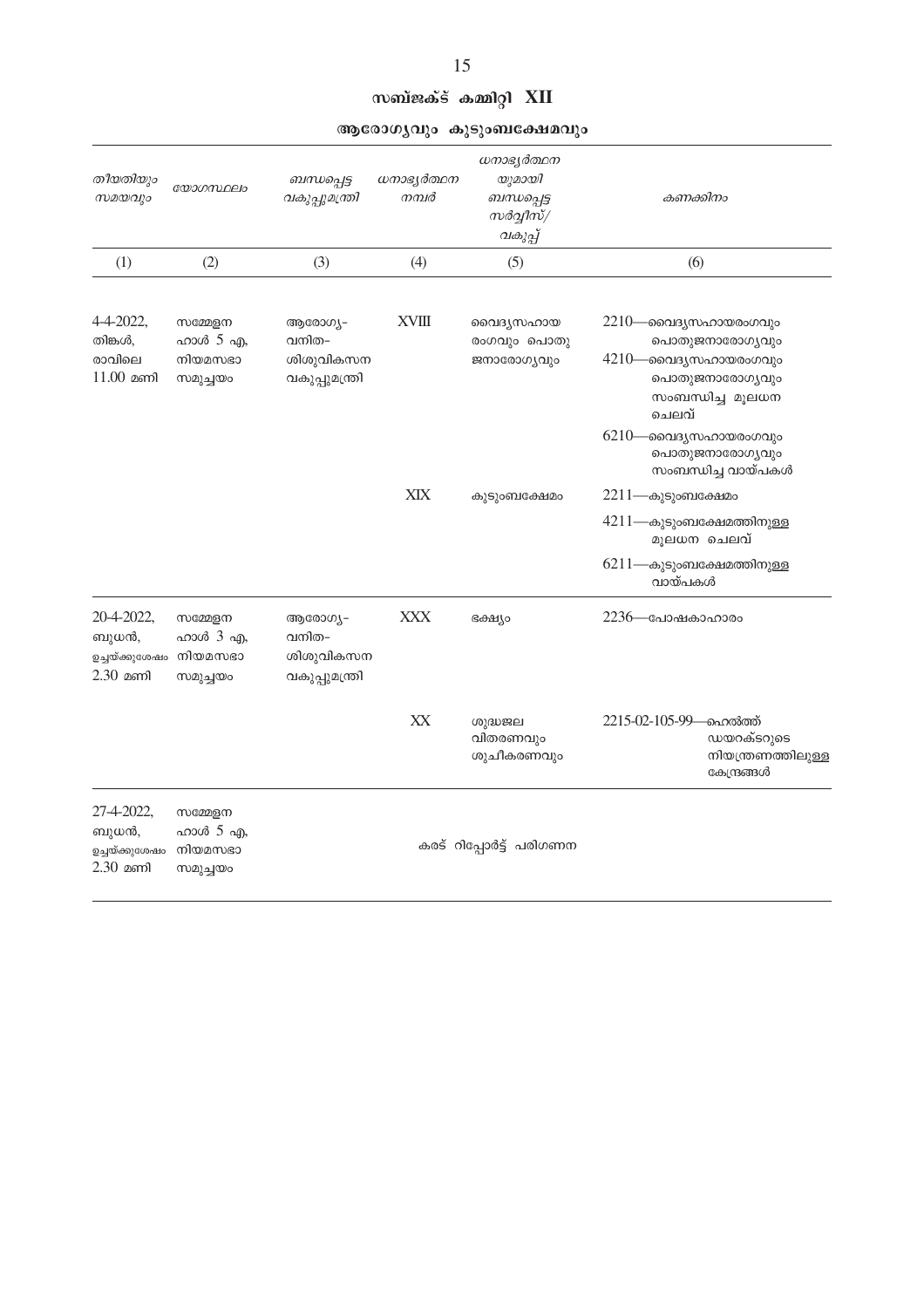### സബ്ജക്ട് കമ്മിറ്റി $\chi$ III

സാമൂഹൃസേവനം

| തീയതിയും<br>സമയവും                                     | യോഗസ്ഥലം                                   | ബന്ധപ്പെട്ട<br>വകുപ്പുമന്ത്രി                                                                        | ധനാഭ്യർത്ഥന<br>നമ്പർ | ധനാഭ്യർത്ഥന<br>യുമായി<br>ബന്ധപ്പെട്ട<br>സർവ്വീസ്/<br>വകുപ്പ്                       | കണക്കിനം                                                                                                                              |
|--------------------------------------------------------|--------------------------------------------|------------------------------------------------------------------------------------------------------|----------------------|------------------------------------------------------------------------------------|---------------------------------------------------------------------------------------------------------------------------------------|
| (1)                                                    | (2)                                        | (3)                                                                                                  | (4)                  | (5)                                                                                | (6)                                                                                                                                   |
| 12-4-2022,<br>ചൊവ്വ,<br>രാവിലെ<br>$11.00$ മണി          | സമ്മേളന<br>ഹാൾ 4 എ,<br>നിയമസഭാ<br>സമുച്ചയം | പട്ടികജാതി-<br>പട്ടികവർഗ്ഗ,<br>പിന്നാക്ക<br>വിഭാഗ ക്ഷേമവും<br>ദേവസ്വവും,                             | XXV                  | പട്ടികജാതി/പട്ടിക<br>വർഗ്ഗ/മറ്റു പിന്നാക്ക<br>വിഭാഗങ്ങൾ/<br>ന്യൂനപക്ഷ<br>വിഭാഗങ്ങൾ | $2225$ —പട്ടികജാതി/പട്ടികവർഗ്ഗ/മറ്റു<br>പിന്നാക്ക വിഭാഗങ്ങൾ/<br>ന്യൂനപക്ഷ വിഭാഗങ്ങൾ<br>എന്നിവരുടെ ക്ഷേമം                              |
|                                                        |                                            | പാർലമെന്ററികാര്യവും<br>വകുപ്പുമന്ത്രി                                                                |                      | എന്നിവരുടെ<br>ക്ഷേമം                                                               | $4225$ —പട്ടികജാതി/പട്ടികവർഗ്ഗ/മറ്റു<br>പിന്നാക്ക വിഭാഗങ്ങൾ/<br>ന്യൂനപക്ഷ വിഭാഗങ്ങൾ<br>എന്നിവരുടെ ക്ഷേമം<br>സംബന്ധിച്ച മൂലധന<br>ചെലവ് |
|                                                        |                                            |                                                                                                      |                      |                                                                                    | $6225$ —പട്ടികജാതി/പട്ടികവർഗ്ഗ/<br>മറ്റു പിന്നാക്ക വിഭാഗങ്ങൾ/<br>ന്യൂനപക്ഷ വിഭാഗങ്ങൾ<br>എന്നിവരുടെ ക്ഷേമത്തിനുള്ള<br>വായ്പകൾ          |
| 19-4-2022,<br>ചൊവ്വ,                                   | സമ്മേളന<br>ഹാൾ 3 എ,                        | ഉന്നത<br>വിദ്യാഭ്യാസ-                                                                                | <b>XLVI</b>          | സാമൂഹ്യ<br>സുരക്ഷിതത്വവും                                                          | 2235—സാമൂഹ്യ സുരക്ഷിതത്വവും<br>ക്ഷേമവും                                                                                               |
| രാവിലെ<br>$11.00$ മണി                                  | നിയമസഭാ<br>സമുച്ചയം                        | സാമൂഹ്യനീതി<br>വകുപ്പുമന്ത്രി<br>ആരോഗ്യ–<br>വനിത-ശിശുവികസന<br>വകുപ്പുമന്ത്രി<br>(പ്രത്യേക ക്ഷണിതാവ്) |                      | ക്ഷേമവും                                                                           | 4235—സാമൂഹ്യ സുരക്ഷിതത്വവും<br>ക്ഷേമവും സംബന്ധിച്ച                                                                                    |
|                                                        |                                            |                                                                                                      |                      |                                                                                    | മൂലധന ചെലവ്<br>$6235$ —സാമൂഹ്യ<br>സുരക്ഷിതത്വവും<br>ക്ഷേമവും സംബന്ധിച്ച<br>വായ്പകൾ                                                    |
| 26-4-2022,<br>ചൊവ്വ,<br>ഉച്ചയ്ക്കു<br>ശേഷം<br>2.30 മണി | സമ്മേളന<br>ഹാൾ 5 എ,<br>നിയമസഭാ<br>സമുച്ചയം | കരട് റിപ്പോർട്ട് പരിഗണന                                                                              |                      |                                                                                    |                                                                                                                                       |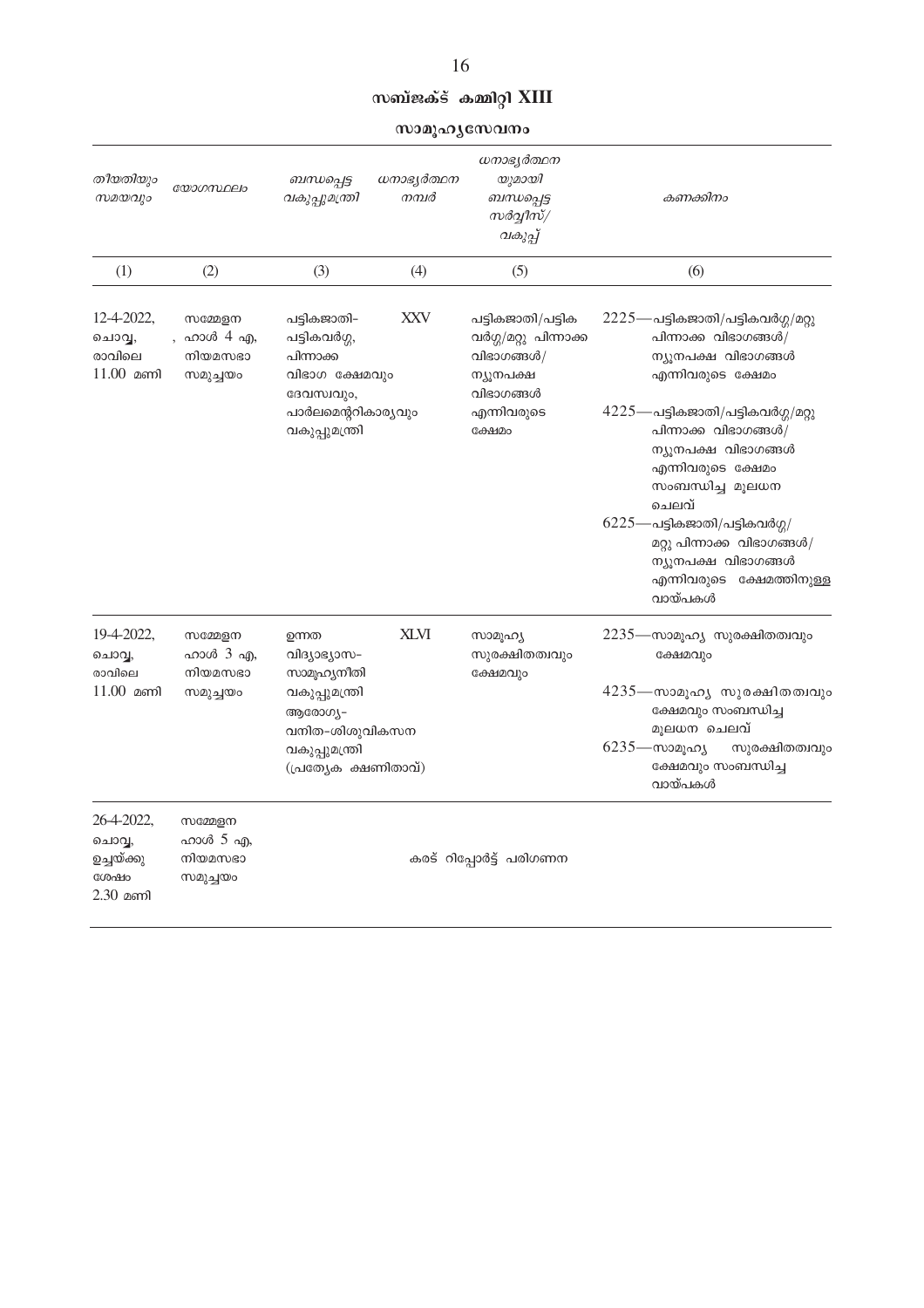#### സബ്ജക്ട് കമ്മിറ്റി $XIV$

17

ആഭ്യന്തരകാര്യങ്ങൾ

| തീയതിയും<br>സമയവും                                   | യോഗസ്ഥലം                                    | ബന്ധപ്പെട്ട<br>വകുപ്പുമന്ത്രി                                                                                                                              | ധനാഭ്യർത്ഥന<br>നമ്പർ   | ധനാഭ്യർത്ഥന<br>യുമായി<br>ബന്ധപ്പെട്ട<br>സർവ്വീസ്/<br>വകുപ്പ്       | കണക്കിനം                                                                                                                                                                                                                                                                                       |
|------------------------------------------------------|---------------------------------------------|------------------------------------------------------------------------------------------------------------------------------------------------------------|------------------------|--------------------------------------------------------------------|------------------------------------------------------------------------------------------------------------------------------------------------------------------------------------------------------------------------------------------------------------------------------------------------|
| (1)                                                  | (2)                                         | (3)                                                                                                                                                        | (4)                    | (5)                                                                | (6)                                                                                                                                                                                                                                                                                            |
| 4-4-2022,<br>തിങ്കൾ,<br>ഉച്ചയ്ക്കുശേഷം<br>$3.30$ മണി | സമ്മേളന<br>ഹാൾ 5 ഡി,<br>നിയമസഭാ<br>സമുച്ചയം | മുഖ്യമന്ത്രി<br>പട്ടികജാതി-<br>പട്ടികവർഗ്ഗ,<br>പിന്നാക്ക<br>വിഭാഗ ക്ഷേമവും,<br>ദേവസ്വവും,പാർലമെന്ററി<br>കാര്യവും<br>വകുപ്പുമന്ത്രി<br>(പ്രത്യേക ക്ഷണിതാവ്) | $\rm I\hspace{-.1em}I$ | സംസ്ഥാന<br>ഭരണത്തലവൻമാർ,<br>മന്ത്രിമാർ,<br>ആസ്ഥാന<br>ഉദ്യോഗസ്ഥൻമാർ | $2012$ —രാഷ്ട്രപതി/ഉപരാഷ്ട്രപതി/<br>ഗവർണർ/കേന്ദ്രഭരണ<br>പ്രദേശങ്ങളിലെ<br>ഭരണത്തലവൻമാർ<br>2013— മന്ത്രിസഭ<br>$2051$ —പബ്ലിക് സർവ്വീസ് കമ്മീഷൻ<br>$2052$ —സെക്രട്ടേറിയറ്റ്<br>പൊതുസർവ്വീസുകൾ<br>$2251$ —സെക്രട്ടേറിയറ്റ്<br>സാമൂഹ്യ സർവ്വീസുകൾ<br>3451—സെക്രട്ടേറിയറ്റ്<br>സാമ്പത്തിക സർവ്വീസുകൾ |
|                                                      |                                             | നിയമം<br>വ്യവസായം<br>കയർ                                                                                                                                   | <b>XXXVII</b>          | വ്യവസായങ്ങൾ                                                        | 4859-02—ഇലക്ട്രോണിക്സ്<br>വ്യവസായങ്ങൾ                                                                                                                                                                                                                                                          |
|                                                      |                                             | വകുപ്പുമന്ത്രി<br>(പ്രത്യേക                                                                                                                                | $\rm III$              | നീതിന്യായ<br>നിർവ്വഹണം                                             | 2014—നീതിന്യായ നിർവ്വഹണം                                                                                                                                                                                                                                                                       |
|                                                      |                                             | ക്ഷണിതാവ്)                                                                                                                                                 | <b>XXIII</b>           | വാർത്താ<br>വിതരണവും<br>പ്രചരണവും                                   | 2220—വാർത്താവിതരണവും<br>പ്രചരണവും<br>$4220$ —വാർത്താവിതരണത്തിനും<br>പ്രചരണത്തിനുമുള്ള<br>മൂലധന ചെലവ്                                                                                                                                                                                           |
|                                                      |                                             |                                                                                                                                                            | <b>XXIV</b>            | തൊഴിലും<br>തൊഴിലാളി<br>ക്ഷേമവും<br>പ്രവാസി<br>ക്ഷേമവും             | 2230-01-103-67-പ്രവാസി മലയാളി<br>ക്ഷേമ വകുപ്പ്<br>2230-01-103-68-പ്രവാസി മലയാളി<br>ക്ഷേമ ഏജൻസി<br>യുടെ ന്യൂഡൽഹി,<br>കൊച്ചി,<br>കോഴിക്കോട്<br>എന്നിവിടങ്ങളിലെ<br>സെല്ലിനുള്ള<br>ചെലവ്                                                                                                           |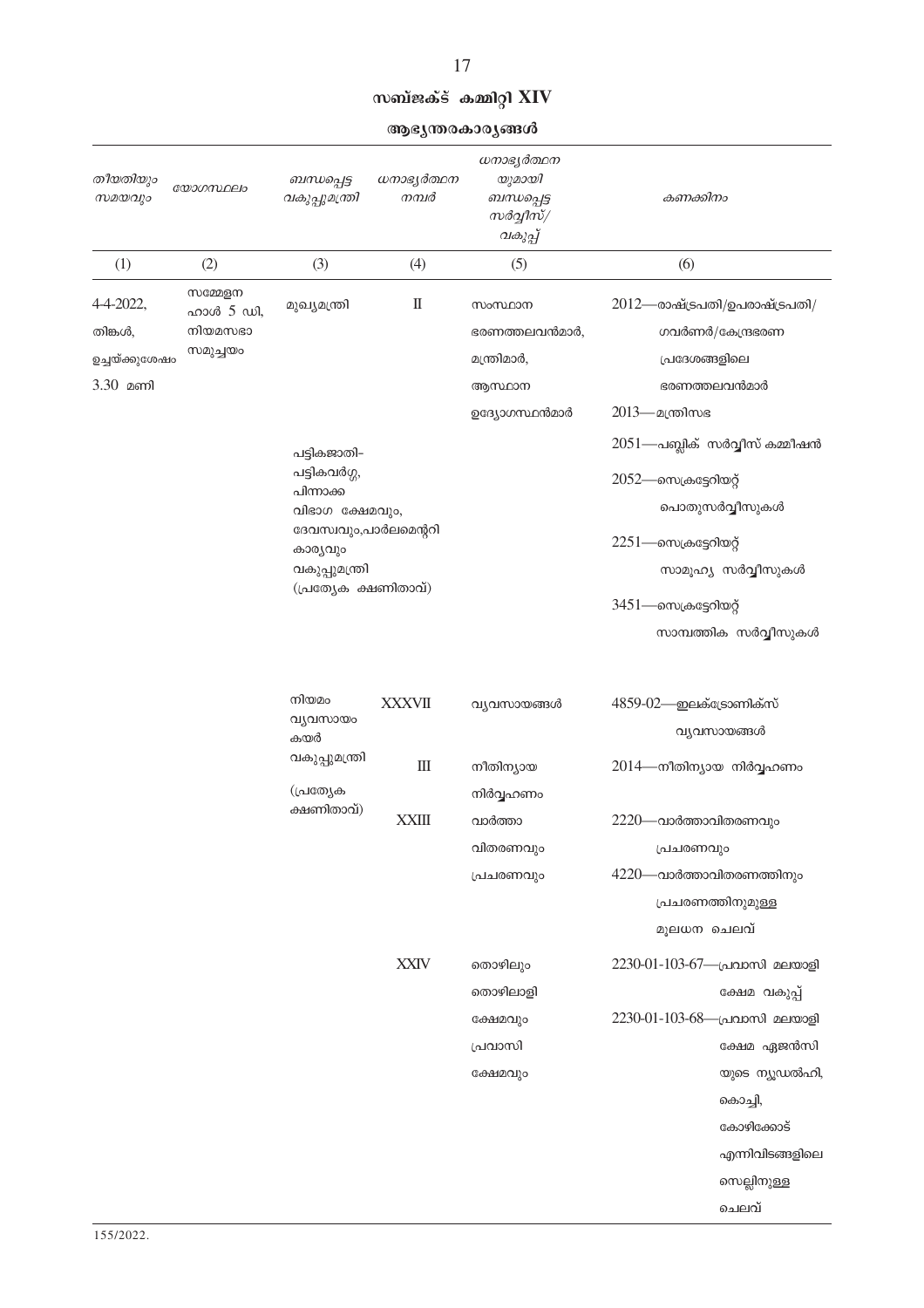| (1) | (2) | (3) | (4)                                        | (5)                                                          | (6)                                                                                                                                                                                                                                                                                                                                              |
|-----|-----|-----|--------------------------------------------|--------------------------------------------------------------|--------------------------------------------------------------------------------------------------------------------------------------------------------------------------------------------------------------------------------------------------------------------------------------------------------------------------------------------------|
|     |     |     | <b>XXVIII</b>                              | പലവക<br>സാമ്പത്തിക<br>സർവ്വീസുകൾ                             | 5475-00-115-94—കേരള<br>പുനർനിർമ്മാണ<br>പദ്ധതിയുടെ<br>കീഴിലുള്ള<br>പ്രളയാനന്തര<br>പ്രോജക്ടുകൾ<br>(ആർ.കെ.ഐ)-<br>ലോകബാങ്ക്<br>സഹായം<br>5475-00-115-93-<br>-കേരള<br>പുനർനിർമ്മാണ<br>പദ്ധതിയുടെ<br>കീഴിലുള്ള<br>പ്രളയാനന്തര<br>പ്രോജക്ടുകൾ<br>(കെ.എഫ്.ഡബ്ള്യു.<br>സഹായം)<br>5475-00-190-99—വിഷൻ വർക്കല<br>ഡെവലപ്പ്മെന്റ്<br>കോർപ്പറേഷൻ<br>$($ വിവിധ്) |
|     |     |     | XIV                                        | സ്റ്റേഷനറിയും<br>അച്ചടിയും<br>മറ്റ് ഭരണപരമായ<br>സർവ്വീസുകളും | 2058—സ്റ്റേഷനറിയും അച്ചടിയും<br>2070-800— മറ്റു ചെലവുകൾ<br>4058—സ്റ്റേഷനറിയും അച്ചടിയും<br>ഇവയ്ക്കുള്ള മൂലധന<br>ചെലവ്<br>$6075$ —പലവക പൊതു സർവ്വീസു<br>കൾക്കുള്ള വായ്പകൾ                                                                                                                                                                         |
|     |     |     | XIV                                        | സ്റ്റേഷനറിയും<br>അച്ചടിയും<br>മറ്റ് ഭരണപരമായ<br>സർവ്വീസുകളും | 2070-00-003-പരിശീലനം<br>2070-00-119- ഭരണഭാഷ<br>$2070$ -00- $105$ —സ്പെഷ്യൽ എൻക്വയറി<br>കമ്മീഷനുകൾ<br>2070-00-106—സിവിൽ ഡിഫൻസ്<br>2070-00-107- ഹോം ഗാർഡ്സ്<br>2070-00-108 — അഗ്നി പ്രതിരോധവും<br>നിയന്ത്രണവും                                                                                                                                     |
|     |     |     | $\mathbf{X}\mathbf{V}\mathbf{I}\mathbf{I}$ | വിദ്യാഭ്യാസം,<br>കായികവിനോദം,<br>കല, സംസ്കാരം                | 3425—മറ്റ് ശാസ്ത്രീയ ഗവേഷണം<br>5425—മറ്റ് ശാസ്ത്രീയ പാരിസ്ഥിതിക<br>ഗവേഷണങ്ങൾക്കുള്ള<br>മൂലധന ചെലവ്                                                                                                                                                                                                                                               |